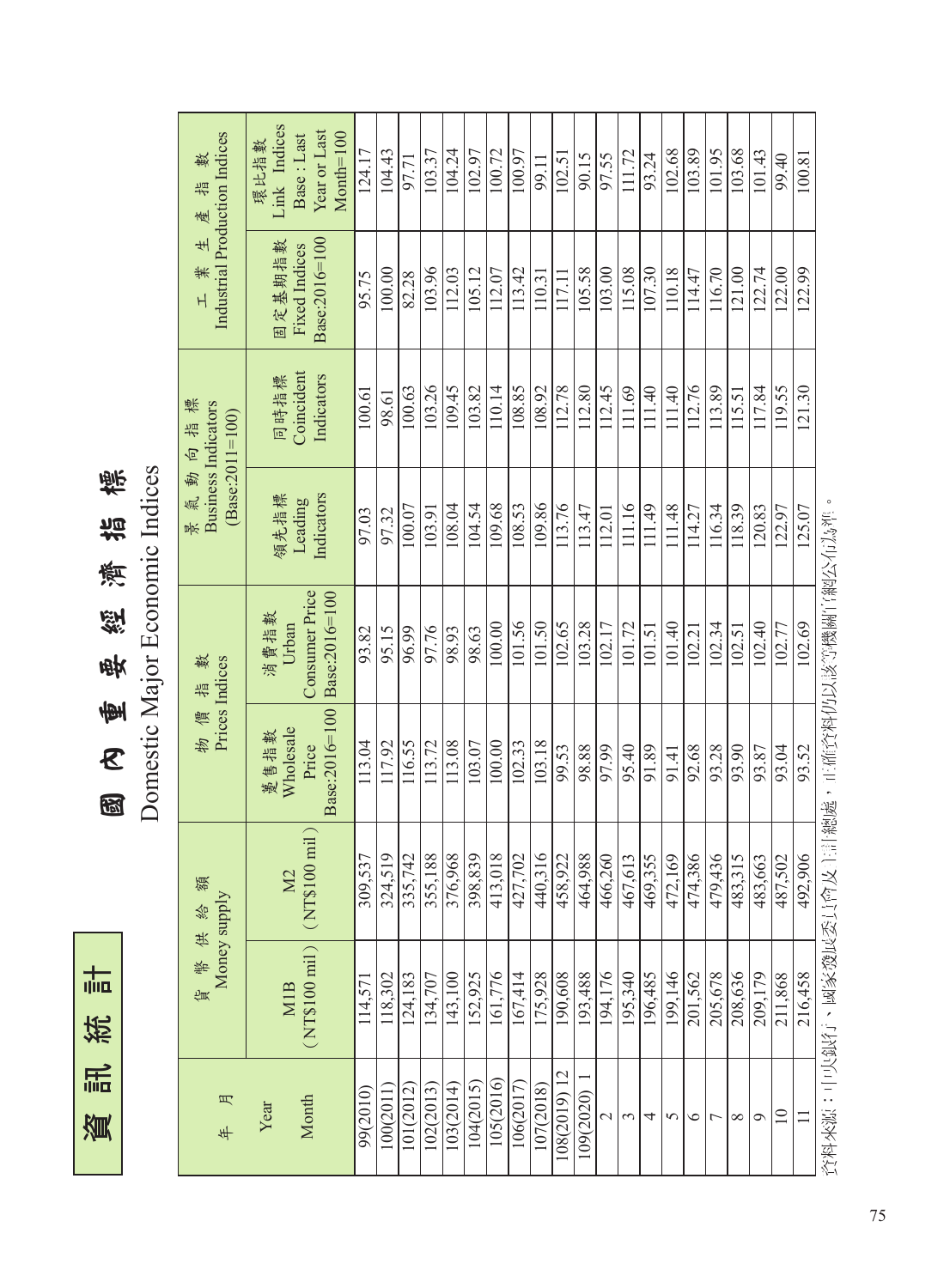STOCKS ISSUED 股票發行概況統計 熙毅行概况统計 STATISTICS OF 股

單位:新臺幣百萬元<br>Unit:NT\$1,000,000 STATISTICS OF STOCKS ISSUED This : NTS 1990 000 Unit: NT\$1,000,000 1000(2011) 71 178,752,380 752,323 178,752,322 178,048 1976,942 1427 1427 1978.6132,380 1000 1000 111 11 11 11 6,152,380 1012) 22 | 8,8784,950 | 8,874 | 8,874,478 | 8,984,950 | 8,872 | 8,8784,950 | 8,872 | 8,984,950 | 8,984,950 | 9 102(2013) 33 72,666 674 237,936 107 57,906 4 27,595 838 6,610,051 03(2014) | 21 | 34,618 | 34,618 | 21 | 161 | 161 | 161 | 161 | 170 | 170 | 170 | 570,397 | 5783,397 | 5783,397 105050569 250701 25 26015021701 250218 273 3603554 32,000 874 574 574 6,00000000 374 32 42 32,030000 4 105(2016) 25 | 25 | 26,640 | 26,593 | 280 | 280 | 280 | 280 | 380 | 380 | 380 | 380 | 380 | 380 | 280 | 280 | 380 | 380 | 380 | 380 | 380 | 380 | 380 | 380 | 380 | 380 | 380 | 380 | 380 | 380 | 380 | 380 | 380 | 380 | 380 106(2017) 21 39,392 505 155,486 221 63,160 6 16,272 907 7,136,195 107(2018) 31 110,787 462 159,828 224 98,206 10 149,714 928 7,158,890 108(2019) 19 18,903 422 109,280 203 52,090 5 79,347 942 7,155,637 109(2020) 1 0 0 26 15,166 9 16,605 1 223 941 7,153,975 2 0 1 196 1 0 1 0 1 0 1 0 1 0 1 0 1 1 0 1 1 0 1 0 1 0 1 0 1 0 1 0 1 0 1 0 1 0 1 0 1 0 1 0 1 0 1 0 1 0 1 0 1 0 1 3 1 339 25 25,114 14 3,483 0 0 942 7,175,711 4 1 900 43 6,360 17 226,002 0 0 943 7,160,369 0 5 1 767 1 247 1 1 1 1 2 20 1 2 20 1 2 20 1 2 20 1 20 1 20 1 20 1 20 1 20 1 20 1 20 1 20 1 20 1 20 1 20 1 20 1 6 1 813 28 3,927 16 113 1 4,020 944 7,166,817 7 0 0 45 23,886 21 3,681 0 0 944 7,187,023 8 2 1,508 61 46,040 18 1,150 0 0 946 7,233,420 9 0 0 45 15,811 41 4,518 0 0 946 7,242,933 10 1 807 25 10,758 16 18,049 2 1,137 945 7,235,312 11 1 678 41 10,155 16 2,837 2 6,860 944 7,236,448 12 4 2,443 42 3,260 21 3,791 0 0 948 7,238,361 6,384,950 6,950,904 7,021,699 7,136,195 7,158,890 7.153.742 7,160,369 7,166,210 7,166,817 7,187,023 7,233,420 7,242,933  $7,235,312$ 7,236,448 7,238,361 6,783,397 7,155,637 7,153,975 7,175,711  $\frac{6,610,051}{$ Amount 金額  $\frac{1}{2}$  and of year 增 減 變 動 status change コンピュータ リング・コンピュータ バイン おんちょう はんちょう はんちょう はんちょう はんちょう はんちょう きょう おんちょう きょう きょう はんちょう きょうかい きょう はんちょう  $\sqrt{67}$  $\sqrt{80}$  $\overline{\text{83}}$ 854 874  $\frac{892}{907}$ 828 942  $\sqrt{942}$ 943  $\frac{944}{3}$  $\frac{1}{2}$  $\frac{1}{944}$ 946 946  $\frac{5+6}{2}$  $\frac{94}{4}$ 848 家數 No.  $\overline{5}$ 941 Amount  $\frac{114,000}{$ 149,714  $\frac{27,595}{ }$ 31,334 32,039  $\frac{16,272}{2}$ 79,347  $\frac{8.872}{8.872}$ 86,131 1,137 6,860 金額  $\sqrt{4,020}$ 223  $\circ$  $\circ$  $\mid \! \! \circ$  $\circ$  $\circ$  $\circ$  $\circ$  $\circ$ 終止上市 delisting TWSE Listed Company 上 市 公 司 TWSE Listed Company 家數 No.  $\vert$   $\odot$  $\circ$  $\circ$  $\overline{\bullet}$  $\circ$  $\Box$  $\epsilon$ 4  $\overline{5}$ 4  $\circ$  $\sigma$  $\overline{\bullet}$  $\circ$  $\circ$  $\circ$  $\sim$  $\overline{\mathcal{L}}$ 197,942 256,026 43,889  $\sqrt{63,160}$ 98,206 52,090 226,002 56,107 16,605  $\frac{18,049}{$ Amount 60,894 57,906 4,518  $\frac{3,483}{3}$  $\overline{1,150}$ 2,837 金額  $\frac{1}{3,791}$ 865  $\frac{3,681}{2}$ capital decrease 247  $\vert$   $\Xi$ capital decrease status change 減 資 273  $\frac{1}{280}$  $\overline{\frac{224}{}}$  $\overline{203}$  $\sqrt{2}$ 家次 No.  $\overline{427}$  $\sqrt{135}$  $|\tilde{c}|$  $\overline{21}$  $\overline{16}$  $16$ 161  $\overline{1}$  $17$  $16$  $\frac{8}{18}$  $\overline{4}$  $\overline{21}$  $\mathcal{O}$  $\mathcal{O}$  $\Box$  $\overline{c}$ 公 動  $#$ 756,486 218,195 155,486  $166,393$ 59,828 247,478 237,936 09,280 25,114 23,886 46,040 10,758 10,155 Amount 15,166 426,111 6,360 5,320 15,811  $\frac{3,260}{ }$ 3,927 金額 變 capital increase 631 capital increase  $\overline{+}$ 增 資 減 尊  $2,229$ 家次 No. 674 578  $\frac{505}{505}$  $\overline{674}$  $\overline{01}$  $\overline{481}$  $\sqrt{62}$ 422  $\overline{\frac{8}{5}}$  $\boxed{8}$  $\overline{\mathcal{E}}$  $\frac{43}{5}$  $|S|$   $|S|$   $\frac{1}{2}$  $45$  $|z|_2$  $61$  $\overline{4}$ Amount 178,752 10,787 54,858 34,618 25,240 46,640 39,392 18,903 72,666 80s  $\frac{2,443}{ }$ 金額  $\sqrt{339}$ 900 807 678 767  $\sqrt{\frac{813}{}}$ 初次上市公司 初次上市公司  $\circ$  $\circ$  $\circ$  $\circ$ newly listed 家數 No.  $\overline{c}$  $|z|z|$ ង $|z|$ ង  $|\mathfrak{Z}$  $\overline{19}$  $\overline{21}$ 4  $\overline{7}$  $\circ$  $\circ$  $\circ$  $\mathbf{C}$  $\circ$ 項目 Item  $\overline{\mathcal{C}}$  $\epsilon$ 4  $\overline{S}$  $\circ$  $\infty$  $\circ$  $\overline{10}$  $\overline{\phantom{0}}$  $\overline{\mathbb{C}}$ 103(2014) 107(2018) 108(2019) 101(2012) 102(2013) 104(2015) 105(2016)  $106(2017)$  $\frac{100(2011)}{20}$ 109(2020) Month Year 年月

註:1. 本表係以除權日為基準。 註:1.本表係以除權日為基準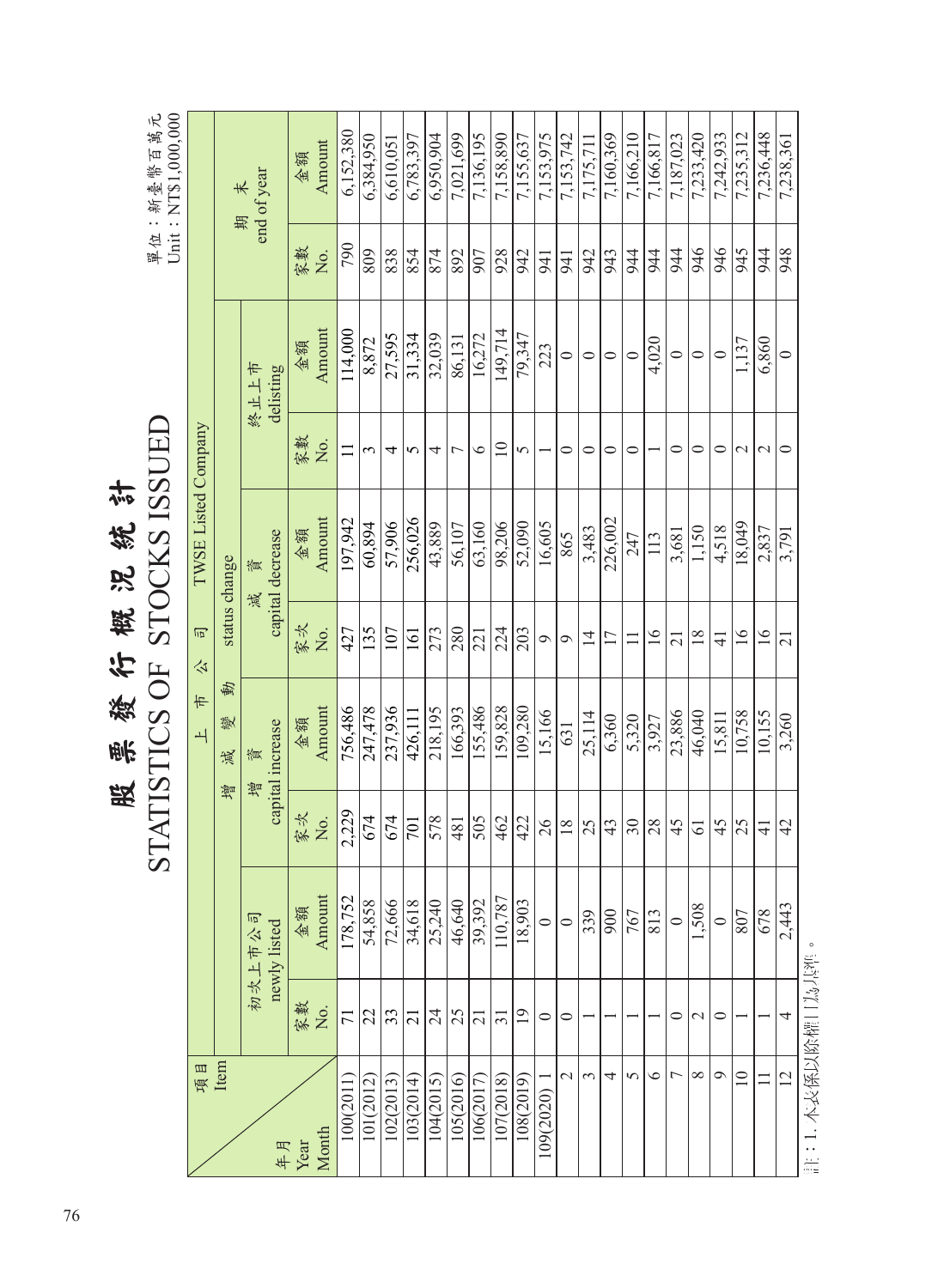|                                     |                |               |                            | Amount<br>金額  | 731,918  | 666,905   | 661,846   | 679,563   | 706,189        | 715,259         | 722,362   | 738,504         | 746,656   | 744,159   | 744,642       | 747,237        | 748,001        | 746,622         | 746,138         | 748.153        | 749,178         | 744,110      | 745.512         | 740,509 | 742.244 |                                      |
|-------------------------------------|----------------|---------------|----------------------------|---------------|----------|-----------|-----------|-----------|----------------|-----------------|-----------|-----------------|-----------|-----------|---------------|----------------|----------------|-----------------|-----------------|----------------|-----------------|--------------|-----------------|---------|---------|--------------------------------------|
| Unit: NT\$1,000,000<br>單位:新臺幣百萬元    |                |               | end of year<br>未<br>期      |               |          |           |           |           |                |                 |           |                 |           |           |               |                |                |                 |                 |                |                 |              |                 |         |         | 餘係以除權日為基準                            |
|                                     |                |               |                            | 家數<br>Δ.      | 607      | 638       | 658       | 685       | 712            | 732             | 744       | 766             | 775       | 774       | 774           | 777            | 777            | 776             | 776             | 777            | 776             | 778          | 780             | 777     | 782     |                                      |
|                                     |                |               | 或改列上市<br>撤銷上櫃<br>delisting | Amount<br>金額  | 19,856   | 61,196    | 41,895    | 7,516     | 8,069          | 16,640          | 13,960    | 8,410           | 10,868    | 3,888     | 781           | $\circ$        | $\circ$        | 2,016           | 573             | $\circ$        | 1,900           | $\circ$      | $\circ$         | 6,341   | 812     | ,係以本會結案發文日為基準,83年元月起除證券公司以本會發照日為基準外, |
|                                     |                |               |                            | 家數<br>Σó.     | $\infty$ | Ξ         | $\circ$   | $\circ$   | $\overline{ }$ | $\overline{16}$ | Ξ         | $\circ$         | 〓         | $\sim$    |               | $\circ$        | $\circ$        | $\sim$          |                 | $\circ$        |                 | $\circ$      | $\circ$         | 4       |         |                                      |
| STATISTICS OF STOCKS ISSUED (Cont.) | TPEx Company   |               | capital decrease<br>資      | Amount<br>金額  | 17,768   | 48,583    | 12,639    | 14,198    | 8,074          | 13,070          | 9.267     | 14,772          | 10,753    | 946       | 397           | 55             | 257            | 242             | 1,208           | 970            | 668             | 7,584        | 1,265           | 192     | 82      |                                      |
|                                     | 司<br>公<br>檀    | status change | 減                          | 家文<br>,<br>Ž  | 122      | 124       | $\Im$     | 128       | 159            | 192             | 183       | 197             | 185       | 15        | $\circ$       | $\overline{ }$ | $\overline{4}$ | $\overline{16}$ | $\overline{4}$  | 12             | $\overline{12}$ | 27           | 22              | 5       | $\circ$ |                                      |
|                                     | $\overline{+}$ | 動<br>變<br>減   | capital increase<br>資      | Amount<br>金額  | 34,247   | 26,160    | 35,969    | 25,258    | 19,834         | 16,333          | 19,815    | 24,244          | 22,141    | 1,946     | 880           | 1,757          | 1,021          | 416             | 883             | 2,718          | 3,593           | 1,502        | 2,245           | 1,228   | 1,385   |                                      |
|                                     |                | 寧             | 增                          | 家文<br>Δ.      | 1,003    | 803       | 848       | 1,116     | 868            | 767             | 818       | 729             | 638       | 51        | 57            | 52             | 4              | $\frac{1}{4}$   | $\overline{30}$ | 56             | 69              | 66           | 69              | $68\,$  | 68      |                                      |
|                                     |                |               | 初次上櫃公司<br>newly listed     | Amount<br>金額  | 29,300   | 18,606    | 13,506    | 14,172    | 22,936         | 22,446          | 10,516    | 15,081          | 7,632     | 391       | 781           | 894            | $\circ$        | 463             | 414             | 267            | $\circ$         | 1,014        | 422             | 301     | 1,245   |                                      |
|                                     |                |               |                            | 家數<br>Χo.     | 51       | 42        | 29        | 33        | 34             | 36              | 23        | $\overline{31}$ | 20        |           |               | 3              | $\circ$        |                 |                 |                | 0               | $\mathbf{C}$ | $\mathbf{\sim}$ |         | $\circ$ |                                      |
|                                     | 項目             | Item          | 年月                         | Month<br>Year | 100(2011 | 101(2012) | 102(2013) | 103(2014) | 104(2015)      | 105(2016)       | 106(2017) | 107(2018)       | 108(2019) | 109(2020) | $\mathcal{L}$ | 3              | 4              | 5               | $\circ$         | $\overline{ }$ | $\infty$        | $\circ$      | $\overline{10}$ | Ξ       | 12      | 註:82年12月以前資本增減變動之統計                  |

器账额存载访线护(續)<br>STATISTICS OF STOCKS ISSIFD (C) 股 票 發 行 概 況 統 計 (續)

77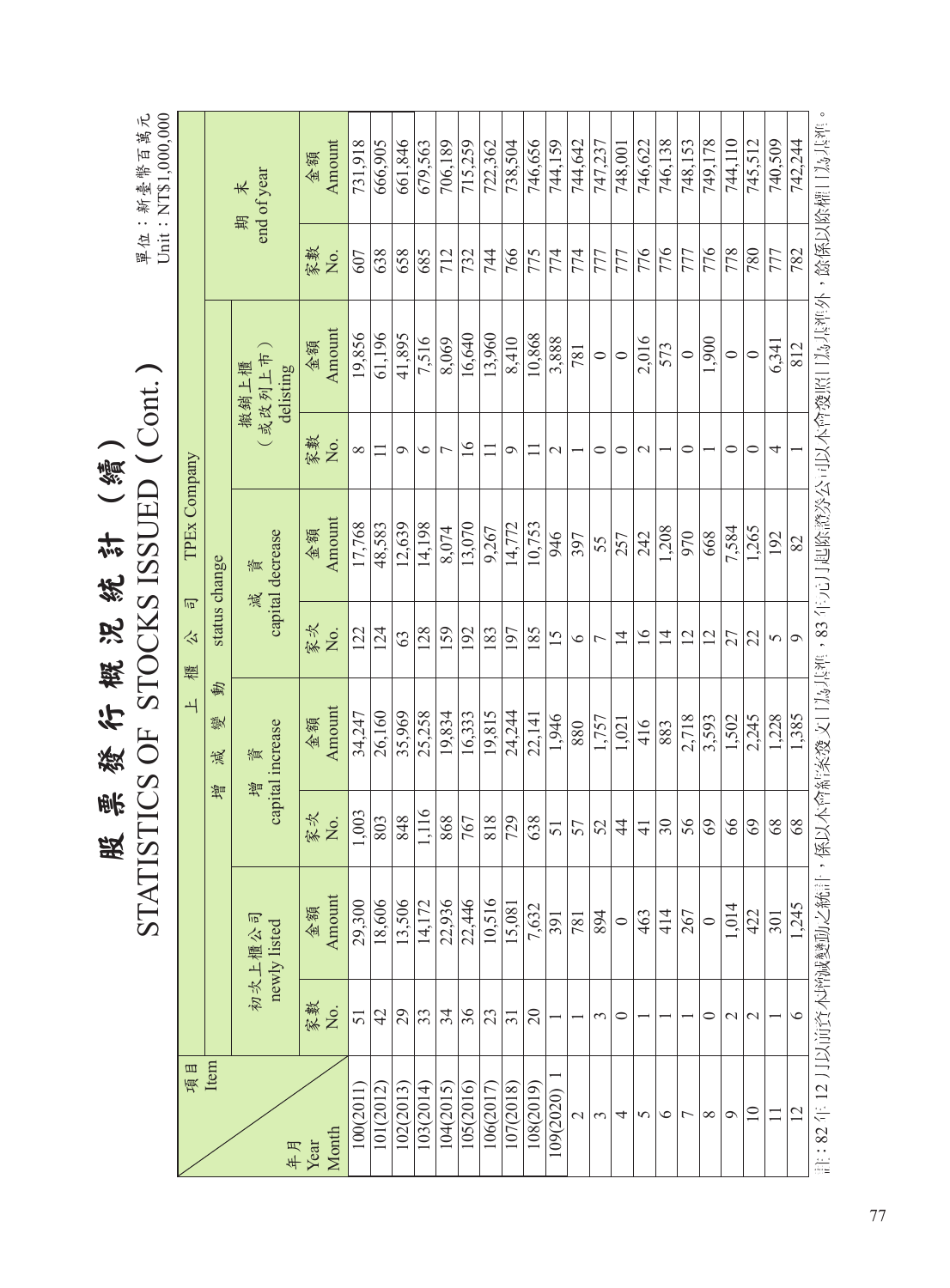|                       |                 | <b>STA</b>                 |                 | ATISTICS OF STOCKS ISSUED (Cont.) |                 |                       |            |                                             |           | Unit: NT\$1,000,000<br>單位:新臺幣百萬元    |
|-----------------------|-----------------|----------------------------|-----------------|-----------------------------------|-----------------|-----------------------|------------|---------------------------------------------|-----------|-------------------------------------|
| 項目                    |                 |                            |                 | 興                                 | 司<br>公<br>檀     | Emerging Stock        |            |                                             |           |                                     |
| Item                  |                 |                            | 彎               | 動<br>變<br>減                       | status change   |                       |            |                                             |           |                                     |
| 年月                    |                 | newly registered<br>初次興櫃公司 |                 | capital increase<br>資<br>增        | 減               | capital decrease<br>資 |            | terminate registration<br>或改列上市上櫃<br>終止櫃檯買賣 | 期         | end of year<br>$\frac{1}{\sqrt{2}}$ |
| Month<br>Year         | 家敦<br>Χo.       | Amount<br>金額               | 家文<br>Χo.       | Amount<br>金額                      | 家文<br>Χo.       | Amount<br>金額          | 家數<br>Χo.  | Amount<br>金額                                | 家數<br>Χo. | Amount<br>金額                        |
| 10002011              | 85              | 85,940                     | 376             | 16,433                            |                 | 2,237                 | 93         | 83,317                                      | 277       | 362,099                             |
| 101(2012              | 80              | 49,110                     | 235             | 8,605                             | $\overline{1}$  | 2,040                 | 72         | 82,377                                      | 285       | 335,397                             |
| 102(2013)             | $50\,$          | 34,953                     | 212             | 9,382                             | $\overline{16}$ | 6,253                 | 74         | 76,299                                      | 261       | 297,182                             |
| 103(2014)             | 79              | 79,586                     | 247             | 6,642                             | 18              | 3.931                 | 56         | 42,878                                      | 284       | 336,599                             |
| 104(2015)             | 65              | 47,478                     | 238             | 9,795                             | $30\,$          | 42,867                | 65         | 50,126                                      | 284       | 300,880                             |
| 105(2016)             | 66              | 28,744                     | 244             | 6,249                             | 34              | 2,135                 | 79         | 84,966                                      | 271       | 248,802                             |
| 106(2017)             | 54              | 26,857                     | 259             | 7,436                             | $30\,$          | 502                   | 51         | 49,377                                      | 274       | 233,216                             |
| 107(2018)             | 54              | 23,884                     | 219             | 5,769                             | 25              | 481                   | 72         | 85,331                                      | 256       | 177.057                             |
| 108(2019)             | 47              | 16,983                     | 209             | 4,415                             | 29              | 1,017                 | 55         | 36,314                                      | 248       | 161,124                             |
| 109(2020)             | $\infty$        | 6,354                      | $\geq$          | 240                               | $\sim$          | $^{\circ}$            | $\sim$     | 1,072                                       | 254       | 166,638                             |
| $\mathcal{L}$         | $\circ$         | $\circ$                    | 12              | 324                               | $\mathcal{L}$   | $\tilde{\phantom{0}}$ | $\circ$    | $\circ$                                     | 254       | 166,959                             |
| 3                     | $\mathbf{\sim}$ | 1,688                      | $\overline{16}$ | 223                               |                 | $\circ$               | 3          | 794                                         | 253       | 168,076                             |
| 4                     |                 | 129                        | 21              | 178                               |                 | $\circ$               | 4          | 2,612                                       | 250       | 165,771                             |
| $\sigma$              |                 | 725                        | $\circ$         | 106                               |                 |                       |            | 412                                         | 250       | 166,189                             |
| $\circ$               | 0               | $\circ$                    | 7               | 183                               |                 | 220                   | $\sim$     | 1,101                                       | 248       | 165,051                             |
| $\overline{ }$        | 3               | 874                        | 17              | 357                               |                 | $\circ$               |            | 232                                         | 250       | 166,044                             |
| $\infty$              | $\mathcal{L}$   | 751                        | 25              | 812                               | $\mathcal{L}$   | 228                   | $\circ$    | 2,470                                       | 246       | 164,909                             |
| $\sigma$              | 4               | 1,976                      | 25              | 428                               | $\epsilon$      | $\sim$                | $\epsilon$ | 1,080                                       | 247       | 166,231                             |
| $\overline{10}$       | $\sigma$        | 4,268                      | 28              | 543                               |                 | 209                   | $\sim$     | 1,837                                       | 247       | 168.996                             |
|                       | $\infty$        | 3,364                      | 19              | 509                               | $\sim$          |                       | $\sim$     | 887                                         | 253       | 171,981                             |
| 12                    | $\Box$          | 35,025                     | $\overline{17}$ | 992                               |                 | 154                   | $\equiv$   | 3,389                                       | 253       | 204,455                             |
| 註:興櫃股票市場自91年1月2日起開始交易 |                 |                            |                 |                                   |                 |                       |            |                                             |           |                                     |

照账额行费的彩件(餐) 股 票 發 行 概 況 統 計 (續)

78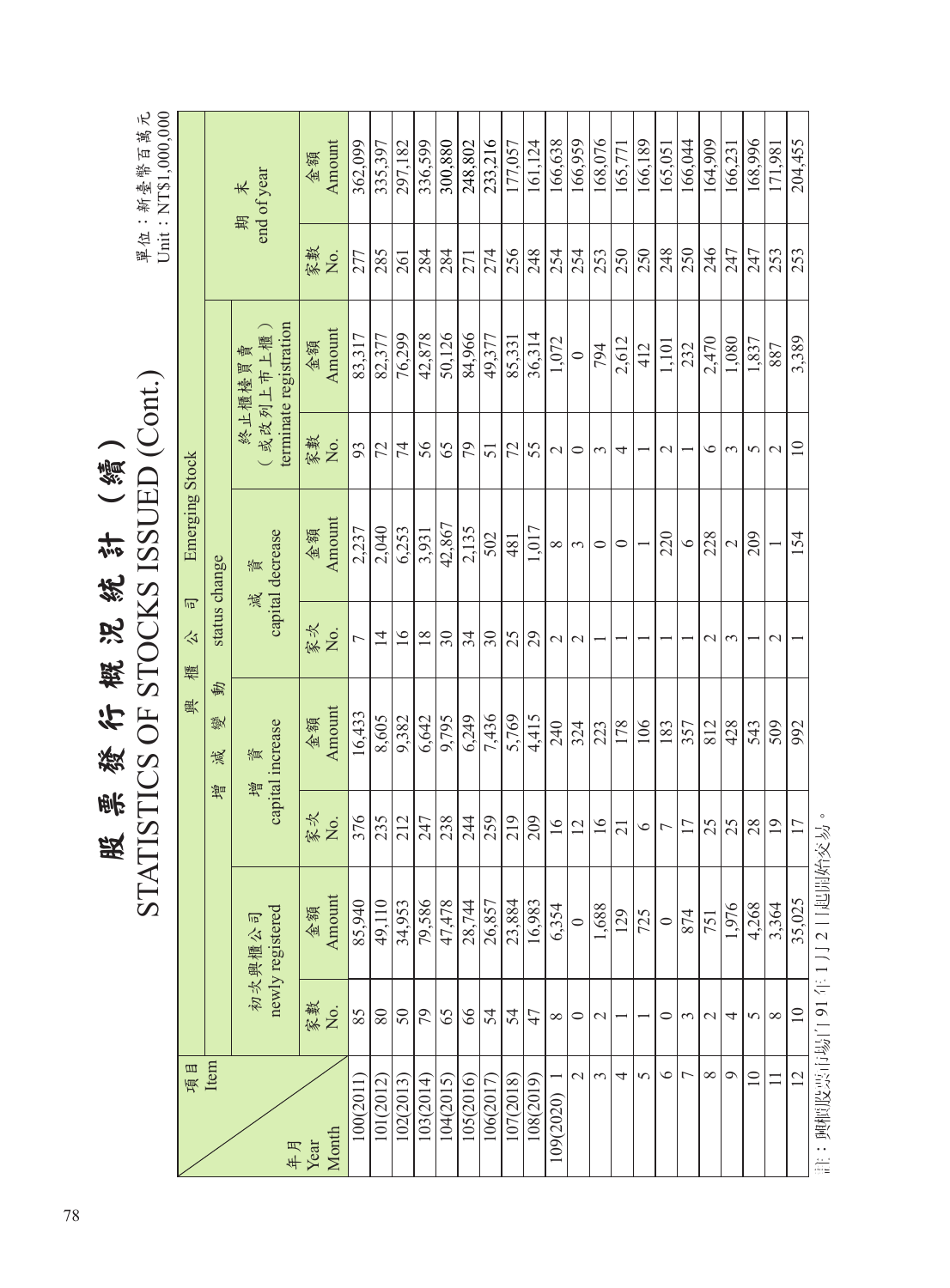|                |                 | <b>STA</b>                 |                 | ATISTICS OF STOCKS ISSUED (Cont.) |                     |                            |                  |                                                                  |          | Unit: NT\$1,000,000<br>單位:新臺幣百萬元    |
|----------------|-----------------|----------------------------|-----------------|-----------------------------------|---------------------|----------------------------|------------------|------------------------------------------------------------------|----------|-------------------------------------|
| 項目             |                 |                            |                 | #<br>$\overline{+}$<br>未          | 檀<br>$\overline{+}$ | 司<br>公                     | Unlisted Company |                                                                  |          |                                     |
| Item           |                 |                            | 學               | 動<br>變<br>減                       |                     | status change              |                  |                                                                  |          |                                     |
| 年月             |                 | newly registered<br>初次公開公司 |                 | capital increase<br>資<br>亭        |                     | capital decrease<br>資<br>減 |                  | withdrawal from public<br>撤銷發行(或改列上市上櫃<br>issuance or go listing | 無        | end of year<br>$\frac{1}{\sqrt{2}}$ |
| Month<br>Year  | 家數<br>No.       | Amount<br>金額               | 家文<br>Σò.       | Amount<br>金額                      | 家文<br>,<br>Ž        | Amount<br>金額               | 家數<br>No.        | Amount<br>金額                                                     | 家數<br>Ż. | Amount<br>金額                        |
| 100(2011)      | 116             | 109,587                    | 137             | 26,888                            | $\overline{19}$     | 25,441                     | 112              | 178,299                                                          | 516      | 1,609,618                           |
| 101(2012)      | 82              | 203,029                    | 134             | 16.895                            | 28                  | 78,539                     | 58               | 65,127                                                           | 540      | 1,685,876                           |
| 102(2013)      | $\rm 60$        | 81,152                     | 139             | 70,231                            | $\overline{21}$     | 38,264                     | $\overline{16}$  | 21,818                                                           | 584      | 1,777,177                           |
| 103(2014)      | 84              | 40,067                     | 122             | 33,510                            | $\overline{21}$     | 41,697                     | 47               | 60,103                                                           | 621      | 1,748,954                           |
| 104(2015)      | 110             | 54,083                     | 39              | 36,709                            | 17                  | 24,786                     | 95               | 132,989                                                          | 636      | 1,681,97                            |
| 105(2016)      | 109             | 53,038                     | 48              | 32,627                            | $\overline{4}$      | 53,506                     | 106              | 135,507                                                          | 639      | 1,578,623                           |
| 106(2017)      | 67              | 30,819                     | $\overline{31}$ | 21,053                            | $\sigma$            | 33,727                     | 54               | 50,290                                                           | 652      | 1,546,478                           |
| 107(2018)      | 63              | 28,908                     | 25              | 4,942                             | $\frac{3}{2}$       | 55,716                     | $\overline{6}$   | 73,647                                                           | 666      | 1,450,965                           |
| 108(2019)      | 59              | 54,408                     | 25              | 25,460                            | $\infty$            | 4,204                      | 48               | 43,183                                                           | 677      | 1,483,446                           |
| 109(2020)      | $\circ$         | 2,318                      |                 | $30\,$                            |                     | 150                        |                  | $\overline{7}$                                                   | 682      | 1,485,570                           |
| $\mathcal{L}$  | $\circ$         | $\circ$                    | $\circ$         | $\circ$                           | $\circ$             | $\circ$                    | $\mathcal{L}$    | 1,169                                                            | 680      | 1,484,401                           |
| 3              |                 | 119                        | $\circ$         | $\circ$                           | $\circ$             | $\circ$                    | 4                | 1,994                                                            | 677      | 1,482,526                           |
| 4              | 3               | 1,716                      | $\mathcal{L}$   | 150                               |                     | 1,227                      | $\epsilon$       | 16,160                                                           | 677      | 1,467,005                           |
| 5              | $\circ$         | $\circ$                    | $\mathcal{L}$   | 200                               | $\circ$             | $\circ$                    | 4                | 14,426                                                           | 673      | 1,452,779                           |
| $\circ$        | $\circ$         | 2,234                      |                 | 600                               | $\mathcal{L}$       | 2,256                      | $\circ$          | 93,597                                                           | 670      | 1,359,761                           |
| $\overline{ }$ | 4               | 5,389                      | 4               | 1,173                             | $\mathcal{L}$       | 20,135                     | $\circ$          | 6,255                                                            | 668      | 1,339,933                           |
| ${}^{\circ}$   | $\overline{10}$ | 5,379                      | 4               | 1,400                             |                     | 300                        | $\circ$          | $\circ$                                                          | 678      | 1,346,412                           |
| $\circ$        | $\circ$         | 4,261                      | ω               | 1,305                             | $\mathcal{C}$       | 1,630                      | $\circ$          | $\circ$                                                          | 687      | 1,351,518                           |
| $\Box$         | $\overline{ }$  | 33,097                     | $\mathbf{\sim}$ | 650                               |                     | 6,000                      |                  | 150                                                              | 693      | 1,379,115                           |
| $\Box$         | $\circ$         | 1,840                      | 5               | 266                               | 3                   | 4,178                      | $\mathcal{L}$    | 2,192                                                            | 700      | 1,374,851                           |
| $\overline{2}$ | $\circ$         | 1,877                      | $\circ$         | $\circ$                           |                     | 609                        |                  | 600                                                              | 708      | 1,375,519                           |

**CTATICTICS OF STOCKS ISSUED (Cat )** 股 票 發 行 概 況 統 計 (續) 票發行概况统計 (續) 股

79

註:82 年 12 月以前資本增減變動之統計,係以本會結案發文日為基準,83 年元月起除證券公司以本會發照日為基準外,餘係以除權日為準。

註:82年12月以前資本增減變動之統計,係以本會結案發文日為基準,83年元月起除證券公司以本會發照日為基準外,餘係以除權日為準。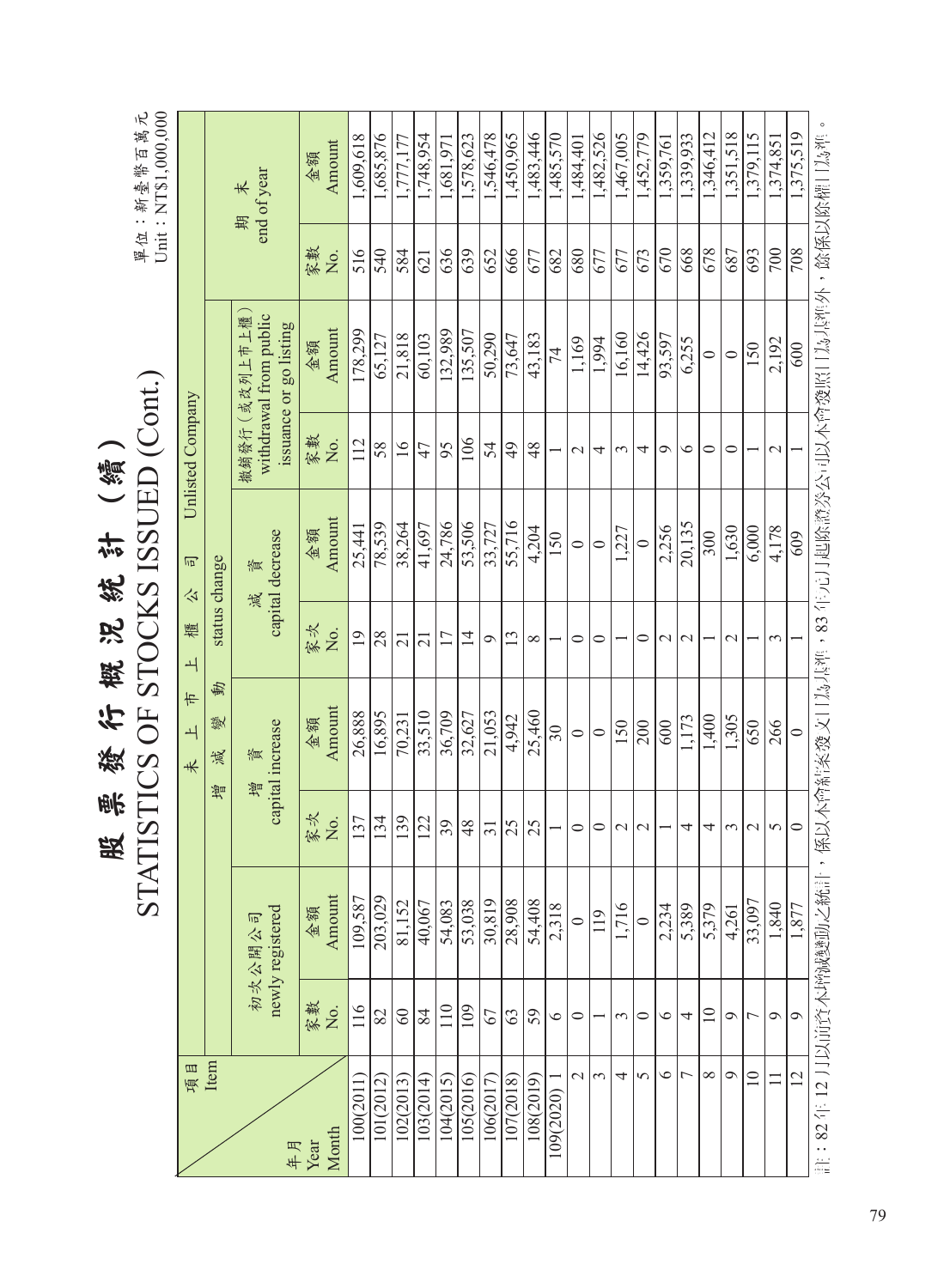Highlights of Issuance of Secuities Investment Trust Funds Highlights of Issuance of Secuities Investment Trust Funds證券投資信託基金發行概況表 發行概况表 金 背影 資育 投 崇 蒼星

17,064.5 16,216.3 17,190.3 8,172.0 18,026.2 2,601.2 1,318.6 1,464.9 1,398.0 3,332.4 7,244.0  $6,703.4$ 6,345.9 8,654.9 8,444.7 17,878.7 9 0 0 159 2,986.0 19 337.1 553 13,843.7 0 0 0 0 11 64.8 202 17,878.7 10 0 0 159 2,957.9 18 323.2 558 13,000.6 0 0 0 0 11 65.1 202 18,172.0  $11 \t3 \t3 \t0 \t1 \t1 \t0 \t1 \t1 \t0 \t1 \t0 \t1 \t0 \t1 \t0 \t1 \t0 \t1 \t3 \t5 \t5 \t7 \t1 \t3 \t5 \t5 \t7 \t1 \t3 \t5 \t5 \t4 \t1 \t5 \t5 \t1 \t5 \t5 \t1 \t5 \t1 \t1 \t0 \t1 \t1 \t0 \t1 \t1 \t0 \t1 \t0 \t1 \t0 \t1 \t0 \t1 \t0 \t1 \t0 \t1 \t0 \t1 \t0 \t1 \t0 \t1 \t0 \t1 \t0 \t1 \t0 \t1 \t$ 淨資產 1,982.0 108 12 0 | 0 | 154 | 2,366.7 | 2,366.7 | 2,78.1 | 3,78.1 | 3,78.1 | 3,78.1 | 3,78.1 | 3,78.5 | 208 | 14 | 154 | 109 1 0 0 154 2,265.0 22 376.2 546 12,873.7 0 0 0 0 13 77.1 205 17,064.5 17,007.1 2 0 0 154 2,216.3 22 361.9 550 12,593.6 0 0 0 0 13 76.5 203 17,007.1  $0.543.7$ 3 0 0 155 2,395.1 21 268.1 553 10,445.5 0 0 0 0 13 80.0 204 16,543.7 4 0 0 156 2,750.6 21 299.6 553 11,116.8 0 0 0 0 13 82.7 204 16,216.3 5 0 0 10 10 10 10 10 10 10 10 10 12 12 14 202 16:50 16:50 16:50 16:50 16:51 16:54.59 16:54.59 16:54. 6 0 0 155 2,974.6 19 315.6 542 12,189.5 0 0 0 0 12 78.9 202 17,190.3 7 0 0 157 3,208.6 19 333.7 552 12,694.4 0 0 0 0 12 76.0 201 18,654.9 8 0 0 158 3,216.1 19 346.2 549 13,035.7 0 0 0 0 11 75.7 202 18,444.7 ( 億元 ) 828.6 100 | 1 | 2.5 | 2.1 | 2.5 | 2.970.7 | 30 | 3,668.3 | 2.40 | 38.1 | 1 | 38.1 | 1 | 2.5 | 1 | 2.9 | 1.318.6 61945-1.9 | 2 | 2 | 2 | 0 | 0 | 0 | 4 | 1 | 1 | 8:000's | 122 | 122 | 132 | 41.64.9 | 102 | 102 | 102 | 102 | 1 102 1 2.4 193 2,818.6 64 1,125.6 305 6,050.7 1 47.3 0 0 3 214.2 19 1,398.0 103 | 1 $\begin{bmatrix} 2.3 & 179 & 2.685.2 & 66 & 324 & 6.821.6 & 0 & 0 & 1 & 30.3 & 30.3 & 73 & 146.9 & 33 & 1610.1 & 30 & 30.3 & 30.3 & 30.3 & 30.3 & 30.3 & 30.3 & 30.3 & 30.3 & 30.3 & 30.3 & 30.3 & 30.3 & 30.3 & 30.3 & 30.3 & 30.3 & 30.3 & 30.3 & 30.3 & 30.3 & 3$ 104 1 2.3 172 2,328.8 48 733.1 358 7,031.6 0 0 0 0 13 172.8 31 1,982.0 105 0 0 167 2,022.3 34 416.0 408 7,566.6 0 0 0 0 16 146.2 56 2,601.2 106 0 0 165 2,029.0 28 397.7 457 9,465.1 0 0 0 0 14 130.2 92 3,332.4 1,610.1 107 0 0 160 1,848.4 24 356.7 488 9,314.9 0 0 0 0 14 118.4 130 7,244.0 總額 在國內募集 在國外募集 在國內募集 在國內募集 在國內募集 在國內募集 在國內募集 99 1 3.1 213 4,611.5 72 2,168.8 210 4,467.3 1 44.6 1 4.2 1 3.3 12 828.6 指數股票型 開放型 封閉型 貨幣市場型基金 指數股票型 投資國內 有價證券 基金 202 202 130 205 202 200  $277788$ 208 203 204 204 202  $202$ 201  $\frac{2}{17}$ 基 金 數 貨具 投資國內外貨 總額 ( 億元 ) 淨資產 146.9 214.2 172.8 146.2 130.2 46.8 118.4 76.5 80.0 78.9 76.0  $3.\overline{3}$ <br>2.9 75.2 82.7 78.4 75.7 64.8 77.1 65.1 投資國內外 65. 幣市場 金 幣市場型基 集  $\frac{13}{5}$ 111212121212 基 金 數  $\alpha$  $\infty$  $\overline{a}$  $\equiv$  $\equiv$  $\Xi$   $\Xi$ 募  $\overline{R}$ 國 淨資產 ( 億元 ) 總額 30.3 在  $4.2$  $2.5$ 投資國外 貨幣市場  $\circ$  $\circ$  $\circ$  $\circ$  $\circ$  $\circ \circ \circ \circ$  $\circ \circ \circ \circ \circ \circ$  $\circ$  $\circ$   $\circ$   $\circ$ 貨 基 金 數  $\circ$  $\circ$  $00000000$  $\circ$   $\circ$   $\circ$  $\circ$  $\circ$  $\circ$  $\circ$   $\circ$ 淨資產 ( 億元 ) 總額 44.6 集 41.4 47.3 38.1  $\circ$ 投資國內 有價證券  $\circ$   $\circ$  $\circ$  $\circ \circ \circ \circ$  $\circ\circ\circ\circ\circ$  $\circ \circ \circ \circ$ 國內募 封閉型 在 基 金 數  $\circ$  $\circ$  $\circ$  $\circ$  $\circ$  $\circ$ 11,116.8 13,000.6 5,000.8 6,821.6 7,566.6 2,585.5 2,873.7 2,593.6  $0.445.5$ 1,864.7 2,189.5 2,694.4 3,035.7 .3,843.7 3,743.6 4,467.3 9,465.1 9,314.9 7,031.6 有 投資國內外有 淨資產 3,800.1 6,050.7 ( 億元 ) 總額 投資國內外 價證券 集 210 240 305 324 358 408 457 488 539 546 549 542 552 549 553 558 557 271 550 553 553 基 金 數 募  $\mathcal{R}$ 1,668.3 2,168.8 1,745.6 1,125.6 國 .037.2 淨資產 ( 億元 ) 733.1 416.0 397.7 356.7 376.2 361.9 299.6 315.6 333.7 346.2 323.2  $\sim$ 總額 268.1 317.0 337.1 378.1 投資國外<br>有價證券 355.2 在 投資國內有價證券 投資國外  $R$   $\frac{8}{2}$  $38$  $\frac{8}{4}$  $34$  $28$ 33335529  $\overline{9}$  $\overline{9}$  $\overline{9}$  $18$  $\frac{8}{18}$ 基 金 數 開放型 2,685.2 4,611.5 2,970.7 1,848.4 2,806.7 2,974.6 2.957.9 3,169.4 淨資產 3,076.4 2,818.6 2,328.8 2,022.3 2,029.0 2,366.7 2,265.0 2,216.3 2,750.6 3,208.6 總額 ( 億元 ) 2,395.1 2,986.0 3,216.1 集 募  $\overline{R}$ 投資國內有價證券 圈 213  $211$ 67 65 201 193 179  $172$ 160 -54 154 54 55 56 55 55 57 58 59 59 59 在 基 金 數 淨資產 外募集 總額 ( 億元 )  $3.1$ <br> $2.5$  $1.9$  $2.3$ <br> $2.3$  $\circ \circ \circ \circ \circ \circ \circ$  $\circ\circ\circ\circ\circ$  $\circ \circ \circ \circ$ 國 在 基 金 數  $\circ$  $\circ$  $\circ$  $\circ$   $\circ$   $\circ$  $\circ$  $\circ$  $\circ$  $\circ$  $\circ$   $\circ$  $\circ$  $\bigcap$  $\begin{array}{ccccccccccccc} \tau & \circ & \circ & \circ & \circ & \circ & \circ & \circ \end{array}$  $\overline{\omega}$  $-20$  $\Box$ 888886  $\frac{80}{100}$  $100$  $101$ 99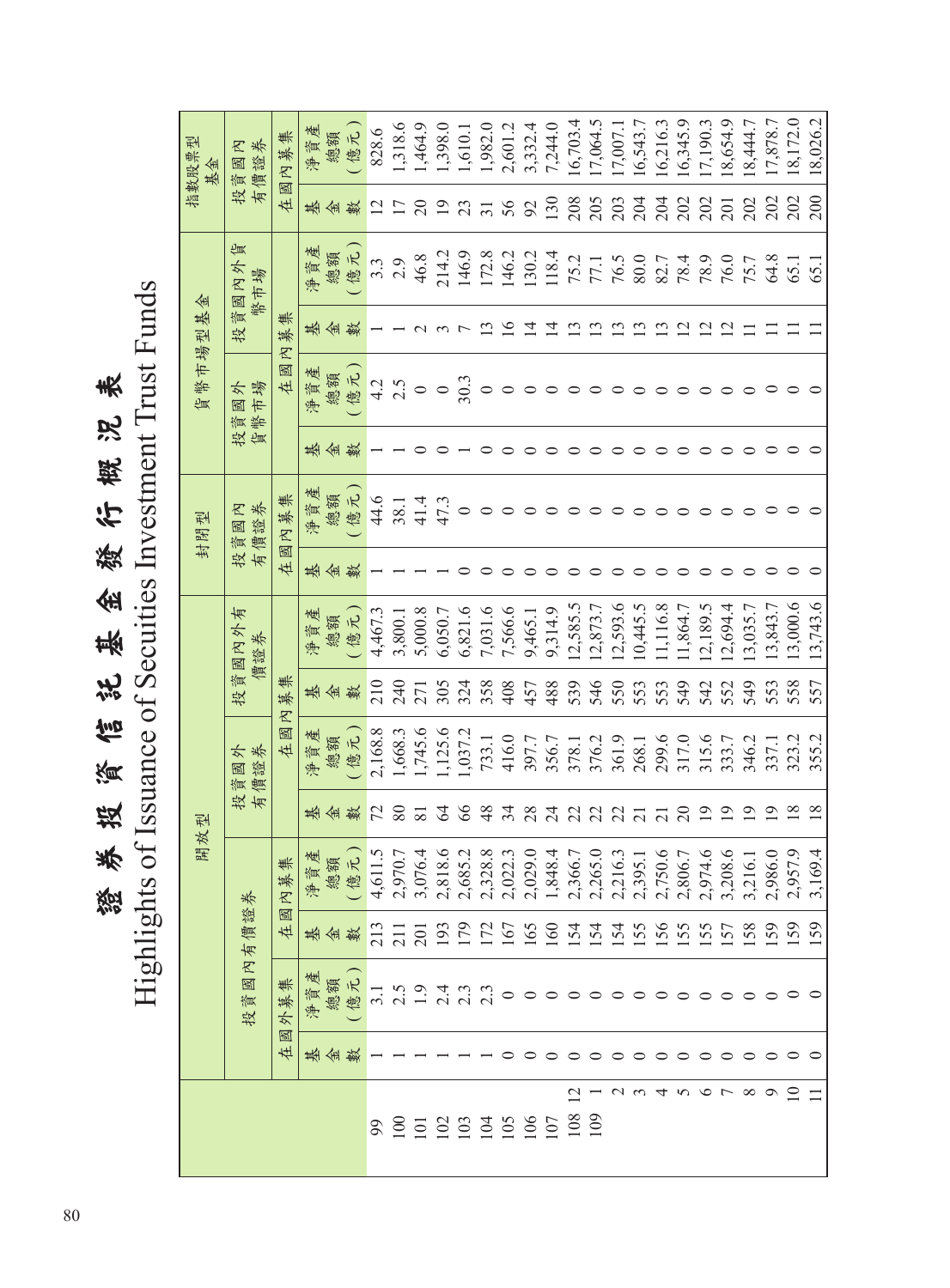外資(FINI及FIDI)及陸資投資國內證券資金匯出入金額統計表 外資(FINI 及 FIDI)及陸資投資國內證券資金匯出入金額統計表

川州の Inward-remittance and outward-remittance from FINI and FIDIs investment in Taiwan's Stock Markets Inward-remittance and outward-remittance from FINI and FIDIs investment in Taiwan's Stock Markets

| 單位:億美元 | FINI 加 FIDI 加陸資   | 累積匯入淨額   | 1,938.17 | 1,993.72 | 2,080.55 | 1,977.15  | 2,136.00 | 2,085.46 | 2,148.90 | 2,109.93                      | 2,005.97  | 2,001.69 | 1,967.76 | 2,009.10       | 2,018.38 | 1,978.74      | 1,960.80 | 1,981.44         | 2,040.32 | 2,085.46            |                                                                            |                                                                      |               |
|--------|-------------------|----------|----------|----------|----------|-----------|----------|----------|----------|-------------------------------|-----------|----------|----------|----------------|----------|---------------|----------|------------------|----------|---------------------|----------------------------------------------------------------------------|----------------------------------------------------------------------|---------------|
|        |                   | 淨額<br>屋入 | 13.73    | 55.55    | 86.83    | $-103.40$ | 158.85   | $-50.54$ | 12.90    | $-38.97$                      | $-103.96$ | $-4.28$  | $-33.93$ | 41.34          | 9.28     | $-39.64$      | $-17.94$ | 20.64            | 58.88    | 45.14               |                                                                            |                                                                      |               |
|        |                   | 累積匯入淨額   | 3.36     | 3.38     | 4.95     | 2.47      | 2.4      | 2.37     | 2.53     | 2.51                          | 2.50      | 2.51     | 2.57     | 2.43           | 2.41     | 2.50          | 2.45     | 2.42             | 2.40     | 2.37                | 自 92 年 10 月 2 日起,取消「外國專業投資機構」之許可制度,並改採「一次登記,永久有效」制度。原「外國專業投資機構」及「境外華僑及外國人」 | 合併統稱「境 外華僑及外國人」;「華僑及外國人」則區分為「境內華僑及外國自然人」、「境外華僑及外國自然人」、「境內外國機構投資人」及「境 |               |
|        |                   | 淨額<br>屋人 | $-0.30$  | 0.01     | 1.57     | $-2.48$   | $-0.03$  | $-0.07$  | 0.09     | $-0.02$                       | $-0.01$   | 0.01     | 0.06     | $-0.14$        | $-0.02$  | 0.09          | $-0.05$  | $-0.03$          | $-0.02$  | $-0.03$             |                                                                            |                                                                      |               |
|        | 境外華僑及外國自然人 (FIDI) | 金額<br>医圆 | 0.51     | 0.24     | 0.34     | 4.65      | 0.62     | 0.60     | 0.03     | 0.04                          | 0.04      | 0.01     | $\Xi$    | 0.15           | 0.03     | 0.03          | 0.06     | 0.05             | 0.02     | 0.03                |                                                                            |                                                                      |               |
|        |                   | 金額       | 0.22     | 0.25     | 1.91     | 2.17      | 0.59     | 0.53     | 0.12     | 0.02                          | 0.03      | 0.02     | 0.17     | 0.01           | 0.01     | 0.12          | 0.01     | 0.02             | 0.00     | 0.00                |                                                                            |                                                                      |               |
|        |                   | 累積匯入淨額   | 1,934.81 | 1,990.34 | 2,075.60 | 1,974.68  | 2,133.56 | 2,083.09 | 2,146.37 | 2,107.42                      | 2,003.47  | 1,999.18 | 1,965.19 | 2,006.67       | 2,015.97 | 1,976.24      | 1,958.35 | 1,979.02         | 2,037.92 | 2,083.09            |                                                                            |                                                                      |               |
|        | 人 (FINI) 加陸資      | 淨額<br>匯入 | 14.02    | 55.53    | 85.26    | $-100.92$ | 158.88   | $-50.47$ | 12.81    | $-38.95$                      | $-103.95$ | $-4.29$  | $-33.99$ | 41.48          | 9.30     | $-39.73$      | $-17.89$ | 20.67            | 58.90    | 45.17               |                                                                            |                                                                      |               |
|        | 境外外國機構投資          | 金額<br>医组 | 1503.10  | 1346.89  | 1621.07  | 2,123.48  | 2,154.26 | 3,156.72 | 126.68   | 276.36                        | 367.84    | 184.42   | 226.47   | 233.19         | 272.57   | 278.03        | 315.36   | 246.19           | 278.27   | 351.34              |                                                                            |                                                                      |               |
|        |                   | 金額<br>匯入 | 1517.12  | 1402.42  | 1706.33  | 2,022.56  | 2,313.14 | 3,106.25 | 139.49   | 237.41                        | 263.89    | 180.13   | 192.48   | 274.67         | 281.87   | 238.30        | 297.47   | 266.86           | 337.17   | 396.51              |                                                                            |                                                                      | 外外國機構投資人」等四類。 |
|        |                   | 年/月      | 104年度    | 105年度    | 106年度    | 107年度     | 108年度    | 109年度    | 月        | 月<br>$\overline{\mathcal{C}}$ | 月         | 月<br>4   | 月<br>5   | 月<br>$\bullet$ | 叹        | 月<br>$\infty$ | 吗<br>Ó   | 月<br>$\supseteq$ | 月        | 月<br>$\overline{a}$ | 註:1、                                                                       |                                                                      |               |

 2、 「境外外國機構投資人」投資額度不受限制,「境內外國機構投資人」結匯額度為五千萬美元,境內華僑及外國自然人結匯額度為五百萬美元。 2、「境外外國機構投資人」投資額度不受限制,「境內外國機構投資人」結匯額度為五千萬美元,境內華僑及外國自然人結匯額度為五百萬美元

3、 「境外外國機構投資人」累積匯入淨額係重新調整而得 (「境外外國機構投資人」為原 QFII 加原 GFII)。

 4 、 98 年 4 月 30 日發布施行「大陸地區投資人來臺從事證券投資及期貨交易管理辦法」,另於 99 年 1 月 15 日發布大陸地區投資人投資臺灣地區證券限額, 其中全體經大陸地區證券主管機關核准之合格機構投資者(QDII)匯入投資臺灣地區證券之資金,不得超過五億美元,每家QDII申請限額為一億美元。 其中全體經大陸地區證券主管機關核准之合格機構投資者 ( QDII ) 匯入投資臺灣地區證券之資金,不得超過五億美元,每家 QDII 申請限額為一億美元。 3、「境外外國機構投資人」累積匯入淨額係重新調整而得 (「境外外國機構投資人」為原 QFII 加原 GFII)。<br>4 、98 年 4 月 30 日發布施行「大陸地區投資人來臺從事證券投資及期貨交易管理辦法」,另於 99 年 1 月 15 日發布大陸地區投資人投資臺灣地區證券限額 資料來源:中央銀行外匯局(資金匯出入金額) 資料來源:中央銀行外匯局 ( 資金匯出入金額 )

81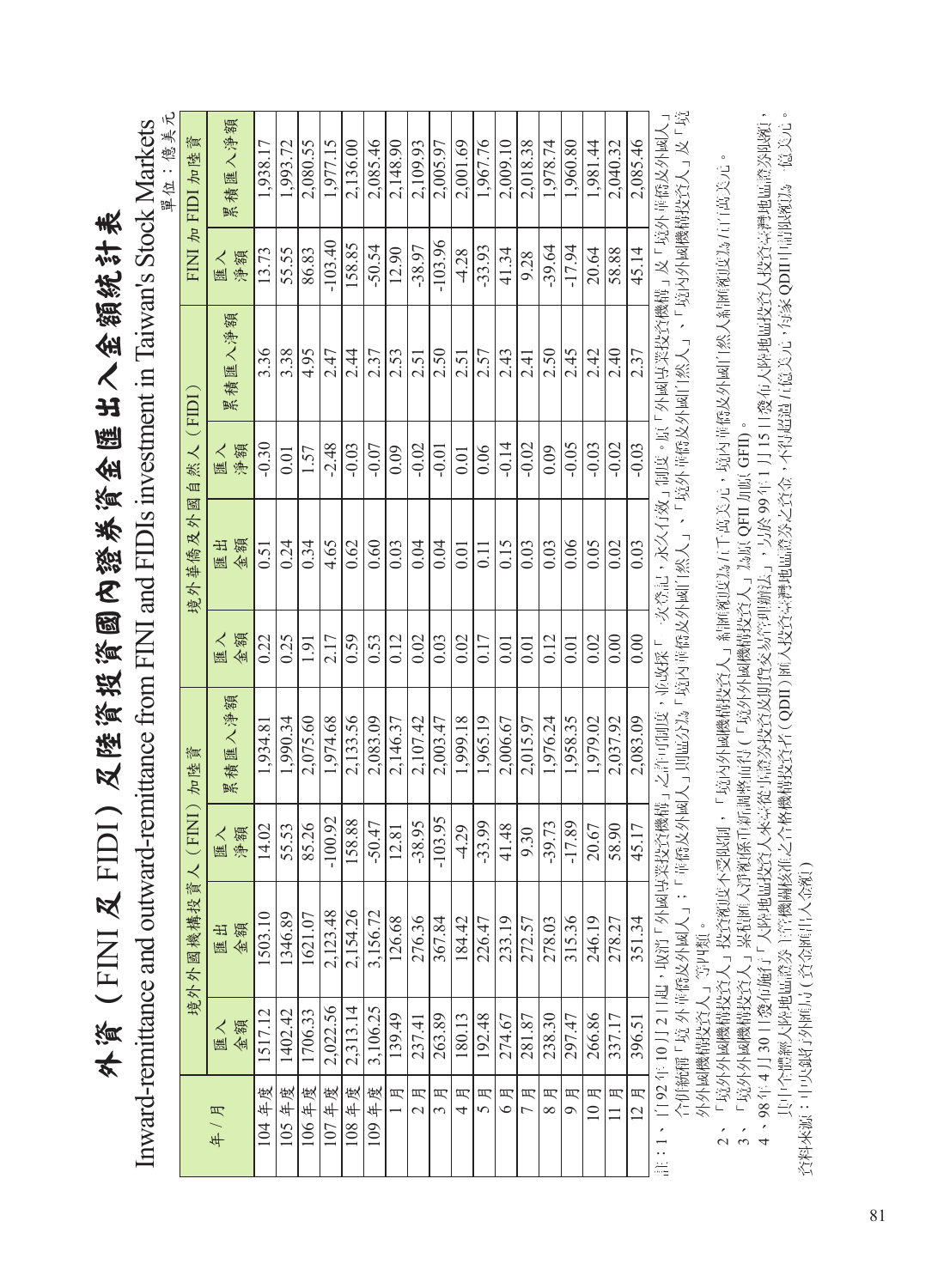|                                            | נ                  |
|--------------------------------------------|--------------------|
| 熏總表                                        | ρŪ<br>radim        |
| 12月份交易量                                    | Market T-          |
| ्<br>भ<br>109<br>黏                         | aiwan              |
| 期貨市<br><b>R</b><br>$\overline{\mathbf{r}}$ | $\epsilon$<br>2020 |
|                                            | Dec.<br>Ĺ          |

|   |                      | 仪                                | 未             |                 |                    |               |                |                          | 期貨經紀    |                     |              |                   |         |                   |                |                         |                  |
|---|----------------------|----------------------------------|---------------|-----------------|--------------------|---------------|----------------|--------------------------|---------|---------------------|--------------|-------------------|---------|-------------------|----------------|-------------------------|------------------|
|   |                      | 易                                | 夫             |                 |                    |               |                |                          |         | 法人                  |              |                   |         |                   |                | 貨<br>期                  | 誉<br>自           |
|   | 商品名稱                 | 賣<br>量<br>$\qquad \qquad +$<br>買 | 躺             | 自               | 然人                 | 證券            | 誉<br>自         | 證券投信                     |         | 外資及陸資               |              | 及信託基金<br>期貨經理     |         | 機構投資人<br>其他       |                |                         |                  |
|   |                      | $\overline{2}$                   | 量             | 買               | 責                  | 買             | 責              | 買                        | 責       | 買                   | 責            | 買                 | 賣       | 買                 | 栅              | 買                       | 啬                |
|   | 臺股期貨                 | 3,519,771                        | 112,907       | 831,297         | ,827,120           | 7.97          | 17,624         | 54,02                    | 44,686  | 352.79              | 365,396      | 672               | 575     | 48,629            | 52,264         | 214,378                 | 212,106          |
|   | 俞<br>小型臺指期           | 4,819,925                        | 53,193        | ,868,559<br>N   | 2,859,613          | 341           | 34             | 99                       | 83      | ,684,510            | 1,696,443    | 6,228             | 5,943   | 24,542            | 24,426         | 235,646                 | 233,073          |
|   | 電子期貨                 | 70,273                           | 3,286         | 21,806          | 21,577             | 327           | 310            | 107                      | 103     | 35,758              | 35,451       | 13                |         | 2.128             | 2,768          | 10,134                  | 10,054           |
|   | 金融期貨                 | 30,906                           | 3,240         | 10,538          | 9,491              | 369           | 339            | 6                        | 6       | 14,868              | 16,024       | 0                 | 0       | 926               | 937            | 4,199                   | 4,109            |
|   | 臺灣 50期貨              | 2,438                            | 197           | 466             | 498                | $\circ$       | $\circ$        | $\circ$                  | 0       | $\circ$             | $\circ$      | 0                 | 0       | $\circ$           | $\circ$        | 1,972                   | 1,940            |
|   | 非金電期貨                | 5,970                            | 490           | 469             | 468                | $\circ$       | $\circ$        |                          |         | 2,428               | 2,592        | 0                 | 0       | $\circ$           | $\circ$        | 3,072                   | 2,909            |
|   | 櫃買期貨                 | 2,179                            | 104           | 269             | 286                | $\circ$       | $\circ$        | $\circ$                  | $\circ$ | 3                   | 25           | 0                 | ⊂       | 5                 | $\sim$         | 1,902                   | 1,863            |
|   | 富櫃 200 期貨            | 35,535                           | 228           | 6,192           | 6,160              | $\supseteq$   | $\overline{4}$ | $\overline{\mathcal{Z}}$ | 38      | 7,693               | 7,634        |                   | ⊂       | 318               | 318            | 21,290                  | 21,371           |
| 期 | 臺灣永續期貨               | 30,934                           | 251           | 166             | 169                | $\circ$       | $\circ$        | $\circ$                  | $\circ$ | 5.501               | 5,510        | 0                 | ⊂       | $\circ$           | $\circ$        | 25,267                  | 25,255           |
|   | 臺灣生技期                | 5.575                            | 90            | 934             | 912                | 0             | 0              | 0                        | $\circ$ | 505                 | 507          | 0                 |         | $\circ$           | $\circ$        | 4.136                   | 4,156            |
|   | 東證期貨                 | 1.999                            | $\frac{8}{3}$ | 499             | 485                | 0             | 0              | $\circ$                  | $\circ$ | 874                 | 923          | 0                 |         | $\circ$           | $\circ$        | 626                     | 591              |
|   | 美國道瓊期貨<br>美國標普 500 期 | 77,734                           | 1,573         | 35,486          | 35,346             | 0             | $\circ$        | $\circ$                  | $\circ$ | 37,132              | 37,192       | 0                 |         | $\overline{72}$   | $\frac{5}{12}$ | 5,044                   | 5,121            |
| 貨 | ŕщ                   | 5,183                            | 456           | 1,610           |                    | 0             | 0              | $\circ$                  | 0       | 2,496               | 2,488        | ≎                 |         | $\infty$          | $\sim$         | 1,069                   | $\sqrt{1.187}$   |
|   | 美國那斯達克100 期貨         | 37,781                           | 312           | 16,640          | 17,082             | 0             | 0              | 0                        | 0       | 7,147               | 16,994       | 0                 |         | 48                | 47             | 3,946                   | 3,658            |
|   | 征<br>英國富時100期        | 5,879                            | 112           | 4,266           | 4.194              | 0             | 0              | $\circ$                  | 0       | 1.194               | 1,200        |                   |         | $\circ$           | $\circ$        | 419                     | 485              |
| 契 | 黃金期貨                 | 4,032                            | 463           | 416             | 384                | 0             | 0              | 0                        | $\circ$ | 49                  | 258          | ⊂                 |         | $\circ$           | $\circ$        | 3,567                   | 3,390            |
|   | 加<br>臺幣黃金期           | 9,974                            | 629           | 2,054           | 2,053              | $\circ$       | $\circ$        | $\circ$                  | $\circ$ | 791                 | $\sqrt{829}$ | 0                 |         | $\circ$           | $\circ$        | 7,129                   | 7,092            |
|   | 俞<br>布蘭特原油期          | 1.941                            | 387           | 840             | 820                | 0             | 0              | $\circ$                  | $\circ$ | $\circ$             | $\circ$      | 0                 |         | $\circ$           | 0              | 1,101                   | 1,121            |
|   | 股票期貨                 | 3,892,004                        | 373,047       | 811,986         | 1,699,51           | 54,959        | 49,622         | $\circ$                  | $\circ$ | 1,619,462           | ,727,363     | 0                 | 0       | 32,559            | 32,237         | 373,038                 | 383,269          |
| 約 | ETF 期貨               | 78,701                           | 17,263        | 17,31'          | 16,986             | 2,535         | ,787           | 1,093                    | 9,640   | 32,197              | 34,812       | 0                 |         | 717               | 701            | 14,842                  | 14,775           |
|   | 美元兑人民幣期貨             | 2,365                            | 512           | 79              | 88                 | 85            | $\circ$        | $\circ$                  | 0       | 808                 | 520          | 0                 |         | 1,335             | 1,666          | 58                      | $\overline{5}$   |
|   | ∜≡<br>小型美元兌人民幣期      | 6,743                            | 916           | 635             | 579                | $\circ$       | $\circ$        | $\circ$                  | $\circ$ | 1,840               | 1,390        | 0                 | 0       | 3.72              | 4.120          | 547                     | 654              |
|   | 歐元兌美元期貨              | 3,068                            | $\otimes$     | 185             | 150                | $\circ$       | $\circ$        | 0                        | 0       | 801                 | 785          | 0                 | 0       | 923               | 1,158          | 1,159                   | $\overline{975}$ |
|   | 美元兒日元期貨<br>英鎊兌美元期貨   | $\frac{4,309}{8,363}$            | 281           | $\overline{76}$ | $\overline{69}$    | $\circ$       | $\circ$        | $\circ$                  | 0       | 361                 | 419          | 0                 |         | 1,860             | ,708           | 2,012                   | 2,113            |
|   |                      |                                  | 378           | $\sqrt{138}$    | $\overline{141}$   | $\circ$       | $\circ$        | $\circ$                  | $\circ$ | 2,394               | 2,492        | 0                 |         | 2,629             | 2,225          | 3,202                   | 3,505            |
|   | 澳幣兌美元期貨              | 843                              | 122           | 160             | 152                | 0             | 0              | 0                        | 0       | 215                 | 229          | 0                 |         | 175               | 213            | 293                     | 249              |
|   | 合計                   | 12,664,425                       | 571,617       | 633,083<br>Ó,   | 6,505,84           | 76,603        | 70,040         | 65,365                   | 54,557  | 4,821,818           | 4,957,476    | 6,913             | 6,528   | 120,595           | 124,87         | 940,048                 | 945,112          |
|   | 合計百分比                | 39.96                            | 57.91         | 5               | 87                 | 0.58          |                | $\dot{4}$                |         | 38.61               |              | 0.05              |         | 0.97              |                | 4                       |                  |
|   | 臺指選擇權                | 18.992.63                        | 404.30        | 343.81<br>o,    | 9,245,794          | .642          | 14.446         | 265                      | 547     | 2.959.970           | 2.899,806    | $\frac{3.218}{ }$ | 14,899  | 62,614            | 54,540         | 6.610.105               | 6,762.599        |
| 選 | 電子選擇權                | 3,688                            | 599           | 598             | 570                | 0             | ၁              | $\circ$                  | 0       | ం∣ం                 | っ            | 0                 | っ       | っ                 | $\circ$        | 3,090                   | 3,118            |
|   | 金融選擇權                | 6,847                            | 3,438         | 1,605           | 2,481              | $\circ$       | $\circ$        | $\circ$                  | $\circ$ |                     | $\circ$      | 0                 | $\circ$ | $\circ$           | ∣⇔             | 5,242                   | 4,366            |
| 挥 | 黄金選擇權                | 3,486                            | 246           | 529             | 424                | $\circ$       | $\circ$        | $\circ$                  | $\circ$ | $\circ$             | $\circ$      | $\circ$           | 0       | $\circ$           | $\circ$        |                         | 3,062            |
| 權 | 股票選擇權                | 10,223                           | 4,337         | 4,212           | 2,596              | 43            | $\circ$        | $\circ$                  | $\circ$ | $\circ$             | 0            | $\circ$           | 0       | 4                 | ${}^{\infty}$  | 5,964                   | 7,619            |
|   | ETF 選擇權              | 14,366                           | 1,819         | $\frac{66}{20}$ | 3,213              | $\circ$       | $\circ$        | $\circ$                  | $\circ$ | $\circ$             | 0            | $\circ$           | 0       | 0                 | $\circ$        | 12,567                  | 11,153           |
| 契 | 美元兒人民幣選擇權            | 4                                | 86            | 4               | $\circ$            | $\circ$       | $\circ$        | $\circ$                  | $\circ$ | $\circ$             | $\circ$      | $\circ$           | 0       | $\circ$           | $\circ$        | $\circ$                 | 4                |
|   | 權<br>小型美元兒人民幣選擇      | $\subset$                        | 576           | $\circ$         | $\subset$          | $\circ$       | $\circ$        | $\circ$                  | $\circ$ | $\subset$           |              | 0                 |         |                   | $\subset$      | $\subset$               | ⊂                |
| 約 | 合計                   | 19,031,245                       | 415,402       | 352,564<br>o,   | 9,255,078          | 1,685         | 14,446         | $\overline{.265}$        | 547     | 2,959,970           | 2,899,806    | 3,218             | 14,899  | 62,618            | 54,548         | $6,639,925$ $6,791,921$ |                  |
|   | 合計百分比                | 60.04                            | 42.09         | 48.89           |                    | 0.07          |                | 0.00                     |         | 15.40               |              | 0.05              |         | $\overline{0.31}$ |                | 35.29                   |                  |
|   | 總計                   | 31,695,670                       | 987,019       | 15              | 985,647 15,760,919 | 88,288 84,486 |                | 66,630 55,104            |         | 7,781,788 7,857,282 |              | 10,131            | 21,427  | 183,213           | 179,419        | 7,579,973 7,737,033     |                  |
|   | 總計百分比                |                                  |               | 50.08           |                    | 0.27          |                | 0.19                     |         | 24.67               |              | 0.05              |         | 0.57              |                | 24.16                   |                  |
|   |                      |                                  |               |                 |                    |               |                |                          |         |                     |              |                   |         |                   |                |                         |                  |

註 1:本表所統計之百分比,係計算至小數點 2 位數後,採四捨五入邏輯呈現。<br>註 2:期貨自營帳戶之交易包含證券自營商於其兼營期貨自營業務所開立之期貨自營帳戶分戶從事之期貨交易。 註 2:期貨自營帳戶之交易包含證券自營商於其兼營期貨自營業務所開立之期貨自營帳戶分戶從事之期貨交易。註 1:本表所統計之百分比,係計算至小數點 2 位數後,採四捨五入邏輯呈現。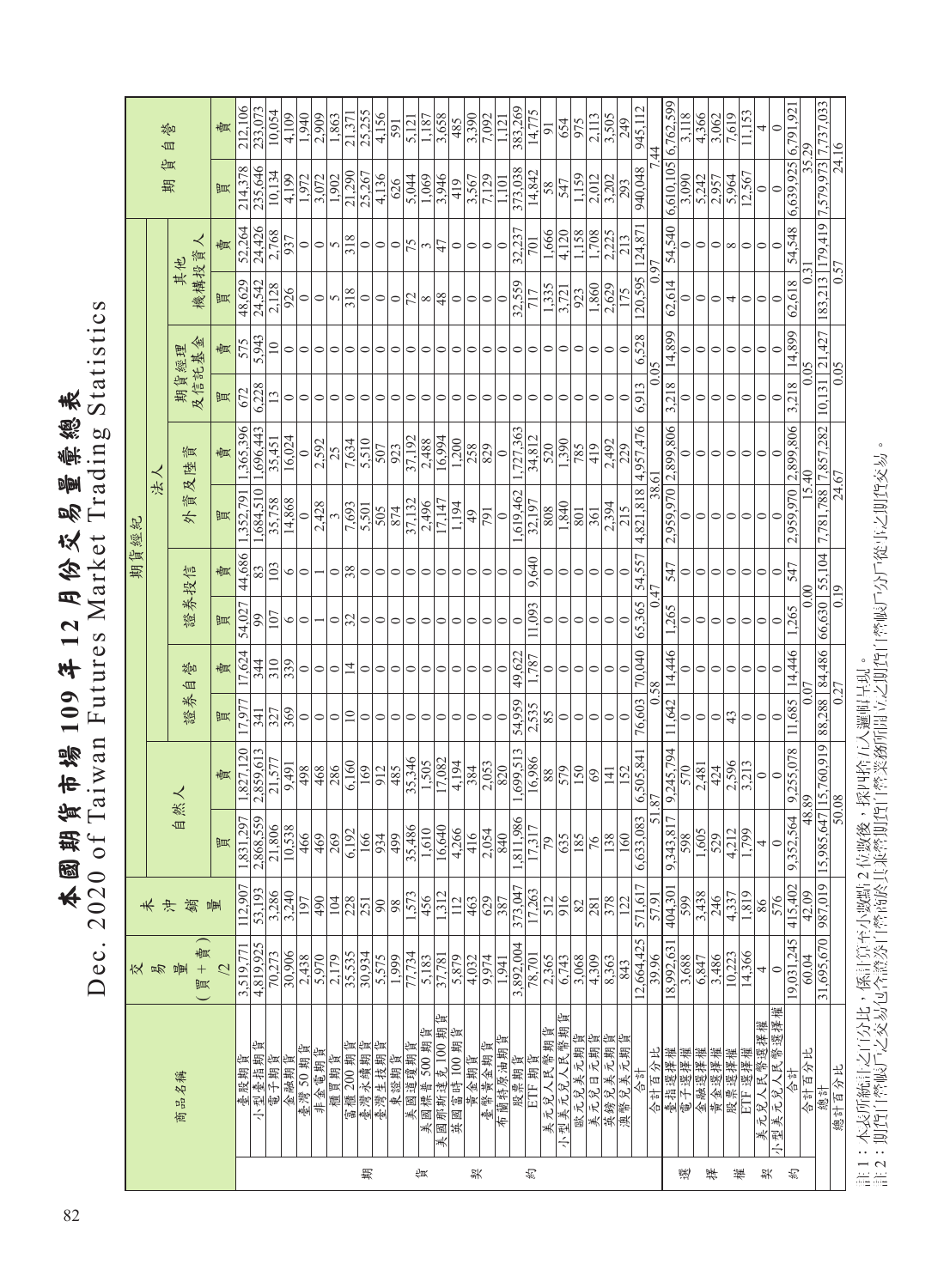臺灣貓將以吃蛋蛋飯經體增數<br>TWSE STOCK PRICE INDICES TWSE STOCK PRICE INDICES 臺灣證券交易所股價指數

|                                                                          | 收C            | 382.20      | 704.22          | 911.45       | 769.26       | 777.89       | 884.76                   | 790.80       | 751.01           | 860.96               | 915.39         | 864.32                   | 846.70         | 807.36         | 790.78                          | 649.00          | 754.98                 | 743.50          | 778.09               | 732.67                     | 755.65              | 740.56         | 750.62    | 812.53        | 874.06                            |
|--------------------------------------------------------------------------|---------------|-------------|-----------------|--------------|--------------|--------------|--------------------------|--------------|------------------|----------------------|----------------|--------------------------|----------------|----------------|---------------------------------|-----------------|------------------------|-----------------|----------------------|----------------------------|---------------------|----------------|-----------|---------------|-----------------------------------|
| 塑膠化工<br>Plastic<br>(2)                                                   | 低工            | 373.28      | 672.67          | 880.15       | 738.22       | 735.95       | 861.66                   | 734.57       | 701.80           | 844.26               | 868.09         | 835.09                   | 830.29         | 801.50         | 790.75                          | 577.61          | 643.79                 | 732.63          | 749.86               | 722.04                     | 728.40              | 731.85         | 746.76    | 753.99        | 822.60                            |
|                                                                          | Η<br>帼        | 455.51      | 704.22          | 911.45       | 784.87       | 777.89       | 887.28                   | 790.80       | 756.97           | 879.53               | 915.39         | 879.62                   | 852.25         | 854.19         | 817.03                          | 802.42          | 754.98                 | 758.24          | 791.29               | 785.53                     | 774.29              | 776.10         | 764.27    | 827.06        | 875.73                            |
|                                                                          | 收C            | 463.55      | 729.89          | 905.43       | 925.24       | 1,123.72     | 1,241,22                 | 1,207.02     | 1,321.67         | 1,360.77             | 1,631.53       | 1,617.70                 | 1,798.03       | 1,757.73       | 1,765.34                        | 1,602.54        | 1,727.78               | 1,772.58        | 1,756.87             | 1,761.55                   | 1,705.10            | 1,621.26       | 1,621.17  | 1,700.13      | 1,770.60                          |
| 食品類<br>Food<br>(2)                                                       | 低工            | 443.73      | 697.65          | 883.20       | 882.36       | 1,094.67     | 1,205.71                 | 1,151.45     | 1,266.00         | 1,337.02             | 1,568.68       | 1,565.38                 | 1,748.79       | 1,742.88       | 1,761.80                        | 1,478.65        | 1,602.66               | 1,703.01        | 1,741.30             | 1,731.83                   | 1,705.10            | 1,603.47       | 1,621.17  | 1,622.18      | 1,688.97                          |
|                                                                          | H<br>帼        | 507.41      | 734.57          | 914.46       | 938.05       | 1,141.03     | 1,251.15                 | 1,209.49     | 1,325.28         | 1,399.36             | 1,631.53       | 1,662.12                 | 1,813.40       | 1,826.41       | 1,802.45                        | 1,776.69        | 1,727.78               | 1,777.09        | 1,817.41             | 1,809.85                   | 1,758.92            | 1,699.59       | 1,654.40  | 1,753.49      | 1,773.98                          |
|                                                                          | 收C            | 358.73      | 475.79          | 506.17       | 495.13       | 546.15       | 625.66                   | 582.04       | 387.73           | 427.44               | 485.01         | 484.35                   | 623.05         | 591.34         | 585.63                          | 524.97          | 581.70                 | 575.88          | 584.36               | 582.30                     | 603.17              | 589.83         | 584.33    | 638.05        | 647.72                            |
| Cement<br>水泥類<br>$\left( 2\right)$                                       | 低工            | 328.86      | 463.05          | 495.88       | 457.67       | 524.98       | 603.02                   | 551.88       | 378.08           | 420.61               | 441.72         | 475.49                   | 590.54         | 588.31         | 585.03                          | 458.79          | 517.88                 | 569.20          | 581.04               | 575.55                     | 574.30              | 573.53         | 581.65    | 586.94        | 631.02                            |
|                                                                          | $\equiv$<br>帼 | 372.39      | 475.79          | 513.59       | 495.56       | 546.15       | 628.09                   | 588.06       | 406.98           | 449.73               | 485.01         | 492.09                   | 624.05         | 633.56         | 607.71                          | 589.55          | 581.70                 | 584.20          | 600.45               | 617.08                     | 616.91              | 612.16         | 593.06    | 641.00        | 647.76                            |
|                                                                          | (1)<br>收(     | Σj<br>4,591 | $\Xi$<br>8,188. | 50<br>8,972. | 08<br>7,072. | 50<br>7,699. | $\overline{51}$<br>8,611 | 26<br>9,307. | $\sim$<br>8,338. | $\ddot{5}$<br>9,253. | 2.86<br>10,642 | $\overline{4}$<br>9,727. | 7.14<br>11,997 | 5.10<br>11,495 | 11,292.17                       | 9,708.06        | $\overline{10,}992.14$ | 10,942.16       | $\ddot{c}$<br>11,621 | 0.8 <sub>1</sub><br>12,664 | $\dot{4}$<br>12,591 | 6.61<br>12,515 | 12,546.34 | .89<br>13,722 |                                   |
| Twse Weighted Stock Index<br>臺灣證券交易所加權指數<br>$\overleftarrow{\mathbf{C}}$ | 低工            | 4,225.07    | 7,649.23        | 8,520.11     | 6,633.33     | 7,519.93     | 8,313.87                 | 8,828.36     | 8,040.16         | 9,078.64             | 10,355.76      | 9,478.99                 | 11,502.83      | 1,421.74       | 11.292.17                       | 8,681.34        | 9,663.63               | 10,720.48       | 11,079.02            | 11,703.42                  | 12.362.64           | 12,232.91      | 12.546.34 | 12,591.31     | 14,732.53   13,885.67   14,732.53 |
|                                                                          | 高H            | 4,694.8     | 8,188.11        | 8,972.50     | 7,178.69     | 7,757.09     | 8,623.43                 | 9,307.26     | 8,463.30         | 9,392.68             | 10,651.11      | 10,137.87                | 12,122.45      | 12,179.81      | 11,815.70                       | 11,514.82       | 10,992.14              | 11,014.66       | 11,720.16            | 12,722.92                  | 12,956.11           | 12,976.76      | 12,955.91 | 13,878.01     |                                   |
| Year<br>年月                                                               | Month         | 9712        | 9812            | 9912         | 100 12       | 10112        | 10212                    | 10312        | 10412            | 10512                | 10612          | 10712                    | 10812          | 109            | $\overline{\mathcal{C}}$<br>109 | $\infty$<br>109 | $\overline{4}$<br>109  | $\sigma$<br>109 | $\circ$<br>109       | $\overline{C}$<br>109      | $\infty$<br>109     | P<br>109       | 10910     | 109 11        | 10912                             |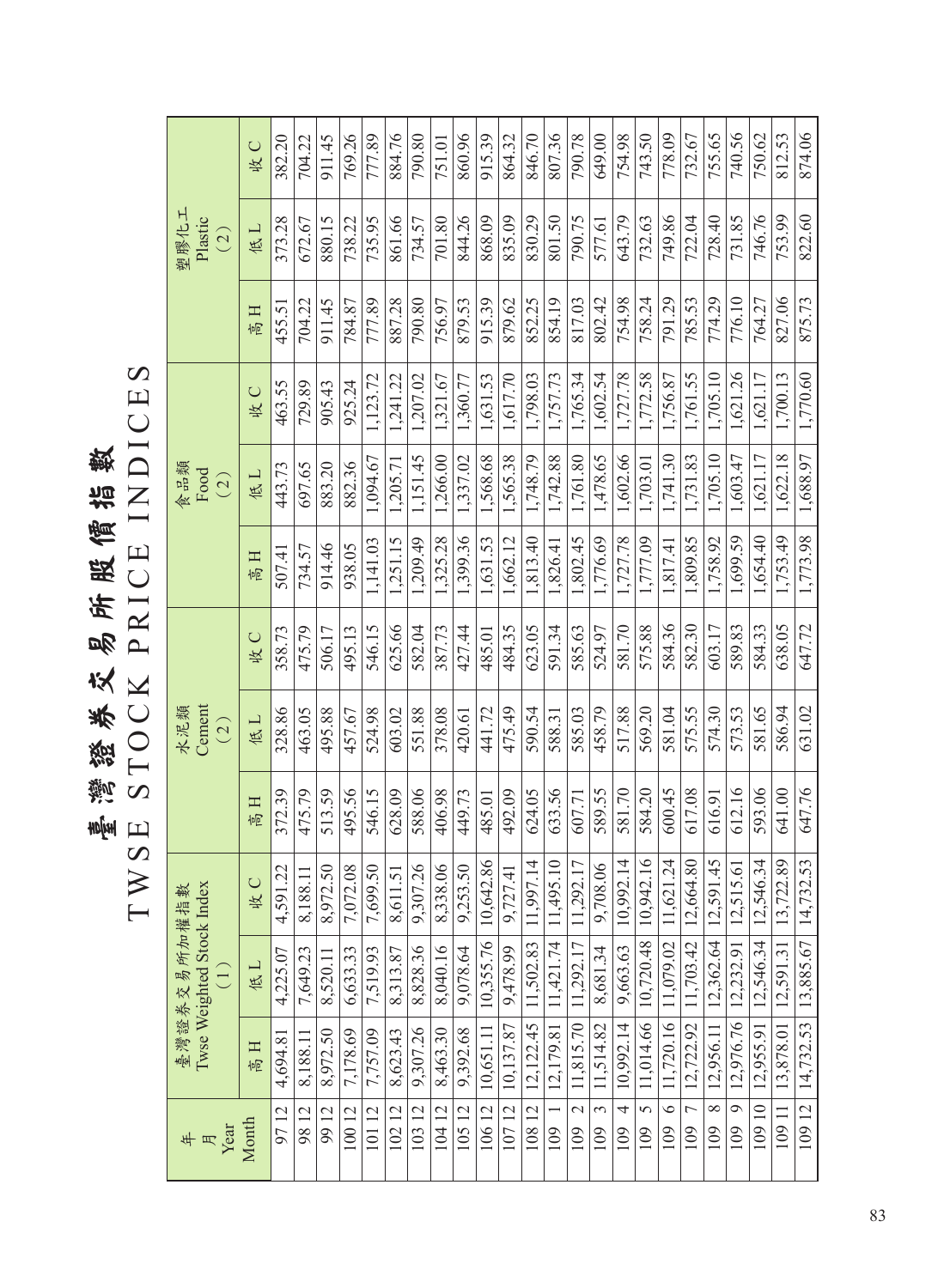雪猫貓老女吃在我每茄数(嬌)<br>TWSE STOCK PRICE INDICES (Cont.) TWSE STOCK PRICE INDICES (Cont.) 臺灣證券交易所股價指數(續)

| $\#\mathbb{E}$ year   |        | 紡織纖維<br>Textile<br>(2) |        |                                                            | Eles.Machinery<br>機電類<br>(2)     |                                       |        | Paper & pulp<br>造紙類<br>(2) |        |        | Construction<br>營造建材<br>(2) |             |                                         | Bank & Insurance<br>金融保險<br>(2)      |                 |
|-----------------------|--------|------------------------|--------|------------------------------------------------------------|----------------------------------|---------------------------------------|--------|----------------------------|--------|--------|-----------------------------|-------------|-----------------------------------------|--------------------------------------|-----------------|
| Month                 | 高日     | 低L                     | 收C     | 同宜                                                         | 低工                               | 收C                                    | 高日     | 低L                         | 收C     | H<br>帼 | 低工                          | $\cup$<br>圪 | H<br>帼                                  | 低工                                   | 收C              |
| $\overline{12}$<br>97 | 223.17 | 196.90                 | 204.02 | $\circ$<br>998.3                                           | 873.39                           | 981.10                                | 98.47  | 90.90                      | 94.54  | 131.16 | 104.73                      | 121.38      | 602.12                                  | 517.02                               | 595.78          |
| 12<br>98              | 403.82 | 373.17                 | 403.82 |                                                            | 1,904.86 1,746.08                | 1,904.86                              | 206.31 | 189.80                     | 202.22 | 288.55 | 277.52                      | 287.97      | 909.80                                  | 855.93                               | 909.80          |
| 99 12                 | 532.31 | 503.65                 | 532.31 | 1.937.24 1.847.96 1.915.24                                 |                                  |                                       | 222.03 | 211.18                     | 218.72 | 364.70 | 341.52                      | 364.70      | 1,041.59                                | 916.97                               | 1,041.59        |
| 10012                 | 389.44 | 350.19                 | 385.78 | $1,483.21$   $1,374.23$                                    |                                  | 1,465.90                              | 158.57 | 142.41                     | 151.29 | 246.56 | 206.33                      | 228.48      | 804.32                                  | 703.60                               | 785.47          |
| 10112                 | 424.59 | 410.38                 | 423.57 | 1,653.8                                                    | 80   1,588.00                    | 1,624.86                              | 171.95 | 161.38                     | 170.12 | 284.84 | 271.66                      | 284.27      | 846.98                                  | 821.99                               | 841.78          |
| 10212                 | 572.54 | 541.30                 | 555.55 | 1.749.                                                     | 90   1,676.98   1,748.55         |                                       | 192.55 | 187.11                     | 191.82 | 325.67 | 311.19                      | 313.31      | 1.055.58 1.012.82 1.053.74              |                                      |                 |
| 103 12                | 530.36 | 501.51                 | 530.07 | $\mid$ 2,085.31   1,973.99   2,085.31                      |                                  |                                       | 176.56 | 170.47                     | 176.56 | 296.05 | 281.90                      | 292.42      |                                         | 1.087.43 1.038.49 1.082.86           |                 |
| 10412                 | 551.06 | 515.77                 | 551.06 | 1,881.8                                                    | 84   1,789.58                    | 1,843.44                              | 152.46 | 145.71                     | 150.00 | 230.63 | 221.06                      | 227.91      | 1,037.06                                | 966.13                               | 992.13          |
| 105 12                | 486.47 | 468.35                 |        | 475.50 2.104.98 2.041.49 2.078.55                          |                                  |                                       | 165.32 | 159.83                     | 165.32 | 243.93 | 236.39                      | 240.09      | 1.097.85 1.057.10 1.076.77              |                                      |                 |
| 10612                 | 491.73 | 470.92                 | 491.73 | $\left  2,532.43 \right $ 2,438.34 2,489.91                |                                  |                                       | 266.24 | 245.04                     | 266.24 | 258.23 | 247.75                      | 258.23      |                                         | 1,195.80 1,168.87 1,191,79           |                 |
| $\overline{c}$<br>108 | 542.50 | 524.94                 | 536.08 | $\left  3,001.48 \right $ 2,786.44 2,949.82                |                                  |                                       | 195.43 | 184.52                     | 195.43 | 307.39 | 298.81                      | 307.09      |                                         | 1,367.89 1,331.98                    | 1,358.71        |
| 109                   | 537.73 | 507.24                 | 512.35 | 3,015                                                      | $11 \mid 2.799.18 \mid 2.820.37$ |                                       | 200.03 | 189.49                     | 189.49 | 313.38 | 295.48                      |             | 298.20   1,392.97   1,329.46   1,335.41 |                                      |                 |
| $\mathcal{C}$<br>109  | 516.07 | 500.00                 | 500.00 | 2,929                                                      |                                  | 79 2,761.26 2,761.26                  | 217.37 | 185.21                     | 215.74 | 295.41 | 284.18                      | 284.18      | 1,385.25                                | 1.326.48 1.340.69                    |                 |
| 3<br>109              | 505.17 | 355.43                 | 393.54 | 2,831.                                                     | 69 2,150.38 2,403.18             |                                       | 215.79 | 155.36                     | 174.46 | 287.87 | 219.71                      | 256.06      | 1,350.83                                | $1,015.65$   1,121.01                |                 |
| 4<br>109              | 456.25 | 392.49                 | 456.25 | 2,725                                                      |                                  | 19 2.397.25 2.725.19                  | 193.19 | 175.89                     | 193.19 | 292.65 | 255.11                      |             | 292.65   1,241.90   1,113.29   1,241.90 |                                      |                 |
| 5<br>109              | 476.58 | 440.44                 | 468.03 | 2,740                                                      | 11 2.652.88 2.699.27             |                                       | 205.07 | 188.51                     | 204.06 | 294.33 | 284.17                      | 292.75      |                                         | $1,242.45$   $1,207.02$   $1,238.01$ |                 |
| $\circ$<br>109        | 527.16 | 474.44                 | 509.35 | $\left  2,919.41 \right  2,735.92 \left  2,909.84 \right $ |                                  |                                       | 224.77 | 203.41                     | 218.80 | 304.80 | 293.52                      | 301.93      |                                         | 1,311.56   1,249.23   1,272.97       |                 |
| $\overline{C}$<br>109 | 520.61 | 471.22                 | 485.50 | $3.408.48$ 2.942.70 3.390.57                               |                                  |                                       | 241.96 | 221.73                     | 223.42 | 312.80 | 299.38                      | 305.22      |                                         | 1,293.56 1,251.01 1,260.33           |                 |
| $\infty$<br>109       | 514.40 | 488.87                 | 512.37 | 3,468.                                                     | 79 3.264.35                      | 3,327.81                              | 275.62 | 225.82                     | 275.62 | 327.74 | 302.83                      | 327.74      |                                         | 1,273.52 1,235.74 1,241.65           |                 |
| Q<br>109              | 511.85 | 481.62                 | 488.47 | 3,483                                                      | $74$   3,259.30  3,346.13        |                                       | 282.72 | 256.85                     | 260.78 | 337.38 | 316.46                      | 322.53      | 1,240.43                                | 1,166.39                             | 1,200.5         |
| 10910                 | 513.11 | 492.84                 |        | 504.74 3,505.41 3,349.71 3,360.32                          |                                  |                                       | 292.38 | 264.34                     | 281.08 | 331.02 | 322.38                      | 322.38      | 1,210.44 1,179.85 1,179.85              |                                      |                 |
| 10911                 | 538.14 | 506.12                 | 528.41 | 3,746.                                                     |                                  | $\lfloor 4 \rfloor$ 3,365.88 3,704.58 | 301.37 | 281.48                     | 301.29 | 351.22 | 323.65                      | 351.22      | 1,272.49                                | 1.194.29                             | 1,248.06        |
| 10912                 | 553.07 | 518.73                 | 551.95 | $ 4,019,47 $ 3,756.62 $ 4,019,47 $                         |                                  |                                       | 348.04 | 293.12                     | 346.32 | 351.07 | 333.36                      | 345.18      | $1,288.35$   1,244.12   1,285.70        |                                      |                 |
| $\frac{1}{11}$        | 一十十十   | $\tilde{\zeta}$<br>よしし |        |                                                            |                                  |                                       |        |                            |        |        |                             |             |                                         | $\tilde{z}$                          | $\tilde{\zeta}$ |

Note: 1.Base: 1966 = 100<br>2.Base: 1986 = 100 Note:  $1.$ Base:  $1966 = 100$  $2.Base:1986 = 100$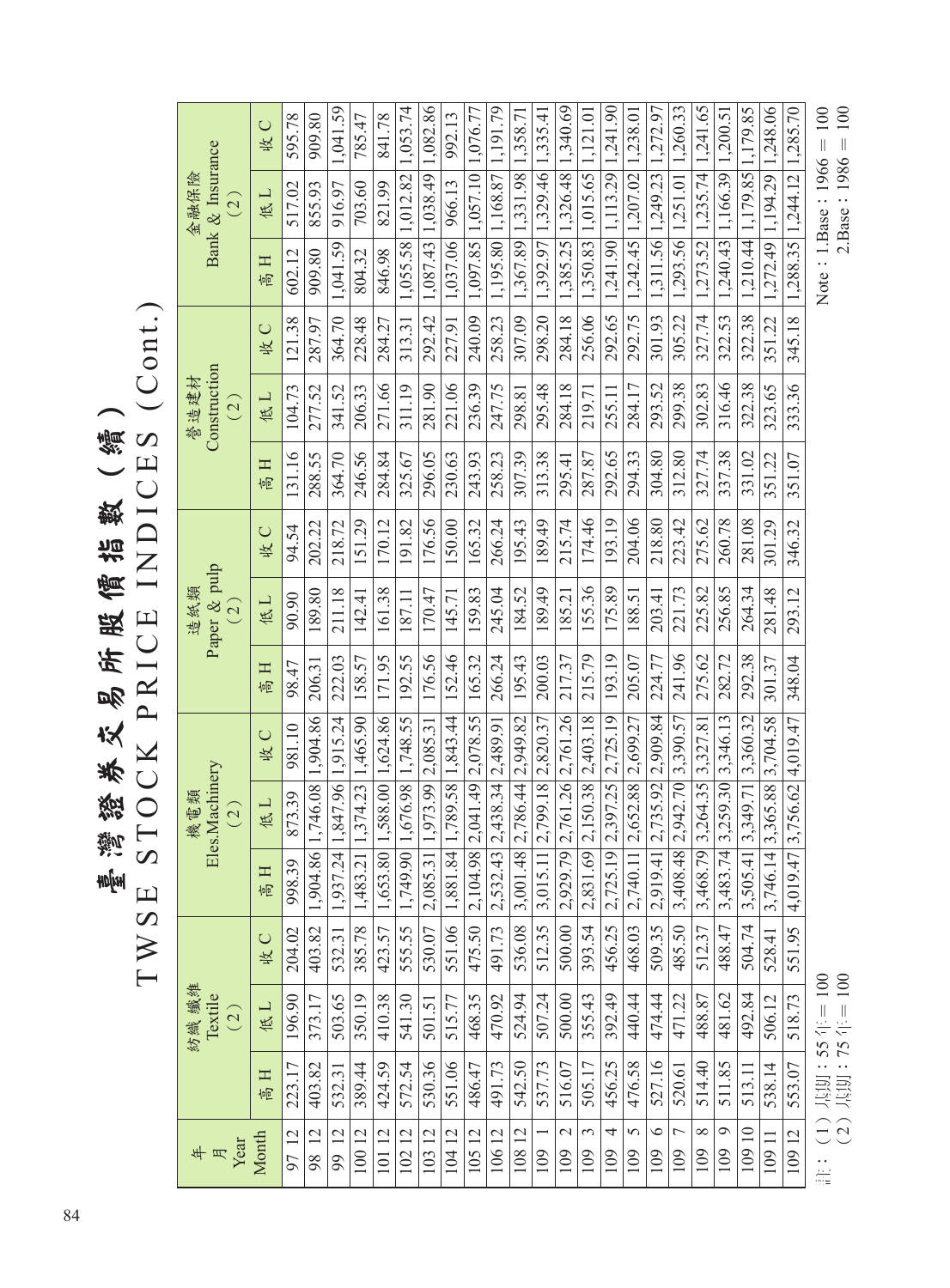國際主要跟信施數<br>MAJOR STOCK MARKETS INDICES MAJOR STOCK MARKETS INDICES 國際主要股價指數

| 台灣證券交易所<br>Taiwan TSE<br>Composite         | 8,972.50    | 7,072.08     | 7,699.50     | 8.611.51      | 9.307.26     | 8.338.06     | 9.253.50     | 10,642.86    | 9,727.41     | 11,997.14    | 11,495.10    | 11.292.17     | 9.708.06  | 10.992.14 | 10.942.16 | 11.621.24 | 12.664.80      | 12.591.45 | 12,515.6  | 12,546.34       | 13,722.89 | 14,732.53      |
|--------------------------------------------|-------------|--------------|--------------|---------------|--------------|--------------|--------------|--------------|--------------|--------------|--------------|---------------|-----------|-----------|-----------|-----------|----------------|-----------|-----------|-----------------|-----------|----------------|
| Hong Kong<br>Hang Seng<br>香港恆生             | 23,035.45   | 18,434.39    | 22,656.92    | 23.306.39     | 23,605.04    | 21.914.40    | 22.000.56    | 29,919.15    | 25.845.70    | 28,189.75    | 26,312.63    | 26,129.93     | 23,603.48 | 24,643.59 | 22.961.47 | 24,427.19 | 24.595.35      | 25,177.05 | 23,459.05 | 24.107.42       | 26.341.49 | 27,231.13      |
| <b>Straits Times</b><br>新加坡海峽<br>Singapore | 3,190.04    | 2,646.35     | 3,167.08     | 3.167.43      | 3.365.15     | 2.882.73     | 2,880.76     | 3,402.92     | 3,068.76     | 3,222.83     | 3,153.73     | 3.011.08      | 2,481.23  | 2,624.23  | 2.510.75  | 2,589.91  | 2.529.82       | 2,532.51  | 2,466.62  | 2.423.84        | 2,805.95  | 2,843.81       |
| Nikkei 225<br>日                            | 10,228.92   | 8,455.35     | 10.395.18    | 16.291.31     | 17,450.77    | 19.033.71    | 19,114.37    | 22.764.94    | 20,014.77    | 23,656.62    | 23,205.18    | 21,142.96     | 18.917.01 | 20.193.69 | 21,877.89 | 22.288.14 | 21,710.00      | 23,139.76 | 23,185.12 | 22.977.13       | 26.433.62 | 27,444.17      |
| Financial Times<br>倫敦金融<br>時報工業<br>London  | 5,899.94    | 5,572.28     | 5,897.81     | 6,749.09      | 6.566.09     | 6.242.32     | 7.142.83     | 7,687.77     | 6.728.13     | 7.542.44     | 7,286.01     | 6,580.61      | 5.671.96  | 5.901.21  | 6.076.60  | 6,169.74  | 5,897.76       | 5,963.56  | 5,866.10  | 5,577.27        | 6,266.19  | 6,460.52       |
| Nasdaq COMP<br>綜合股價指數<br>那斯達克              | 2,652.87    | 2,605.15     | 3,019.51     | 176.59<br>4,1 | 4,736.05     | 5,007.41     | 5,383.12     | 6,903.39     | 6,635.28     | 8,972.60     | 50.94<br>9,1 | 8,567.37      | 7,700.10  | 8,889.55  | 9,489.87  | 10,058.77 | 10,745.28      | 11,775.46 | 11,167.51 | 10,911.59       | 12,198.74 | 12,888.28      |
| Dow Jones<br>New York<br>紐約道瓊              | 11,577.51   | 12,217.56    | 13,104.14    | 16,576.66     | 17,823.07    | 17,425.03    | 19,762.60    | 24,719.22    | 23,327.46    | 28,538.44    | 28,256.03    | 25,409.36     | 21.917.16 | 24,345.72 | 25.383.11 | 25,812.88 | 26,428.32      | 28,430.05 | 27,781.70 | 26,501.60       | 29,638.64 | 30,606.48      |
| Year Month<br>年月                           | 99(2010) 12 | 100(2011) 12 | 101(2012) 12 | 102(2013) 12  | (03(2014) 12 | 104(2015) 12 | 105(2016) 12 | 106(2017) 12 | 107(2018) 12 | 108(2019) 12 | 109(2020)    | $\mathcal{L}$ | 3         | 4         | $\Omega$  | ৩         | $\overline{ }$ | $\infty$  | ᡋ         | $\overline{10}$ |           | $\overline{2}$ |

註:1. 指數以月底為準。

註:1. 指數以月底為準。<br>2. 倫敦金融時報工業指數,自 84 年 1 月起由 30 種改為 100 種。<br>Note: 1.The indices are month end indices. 2. 倫敦金融時報工業指數,自 84 年 1 月起由 30 種改為 100 種。

Note: 1.The indices are month end indices.